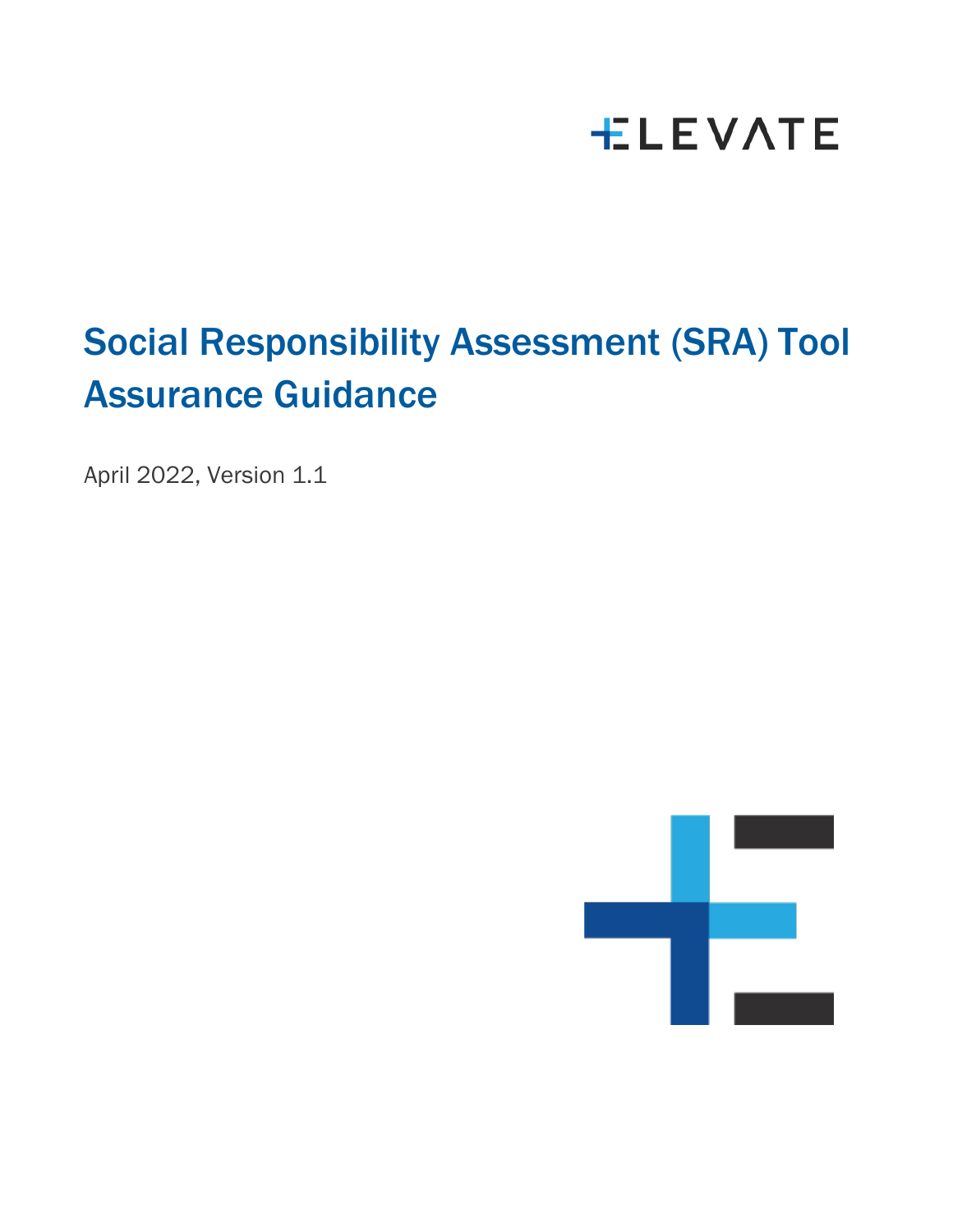# **Contents**

| 1              |       |  |  |  |
|----------------|-------|--|--|--|
| $\overline{2}$ |       |  |  |  |
| 3              |       |  |  |  |
| 3.1            |       |  |  |  |
|                | 3.1.1 |  |  |  |
| 3.1.2          |       |  |  |  |
| 3.1.3          |       |  |  |  |
|                |       |  |  |  |
| 3.2            |       |  |  |  |
| 3.2.1          |       |  |  |  |
| 3.2.2          |       |  |  |  |
| 3.2.3          |       |  |  |  |
| 4              |       |  |  |  |
| 4.1            |       |  |  |  |
|                | 4.1.1 |  |  |  |
| 4.1.2          |       |  |  |  |
| 4.1.3          |       |  |  |  |
| 4.2            |       |  |  |  |
| 4.2.1          |       |  |  |  |
| 4.2.2          |       |  |  |  |
|                | 4.2.3 |  |  |  |
| 4.3            |       |  |  |  |
| 5              |       |  |  |  |
| 5.1            |       |  |  |  |
| 5.2            |       |  |  |  |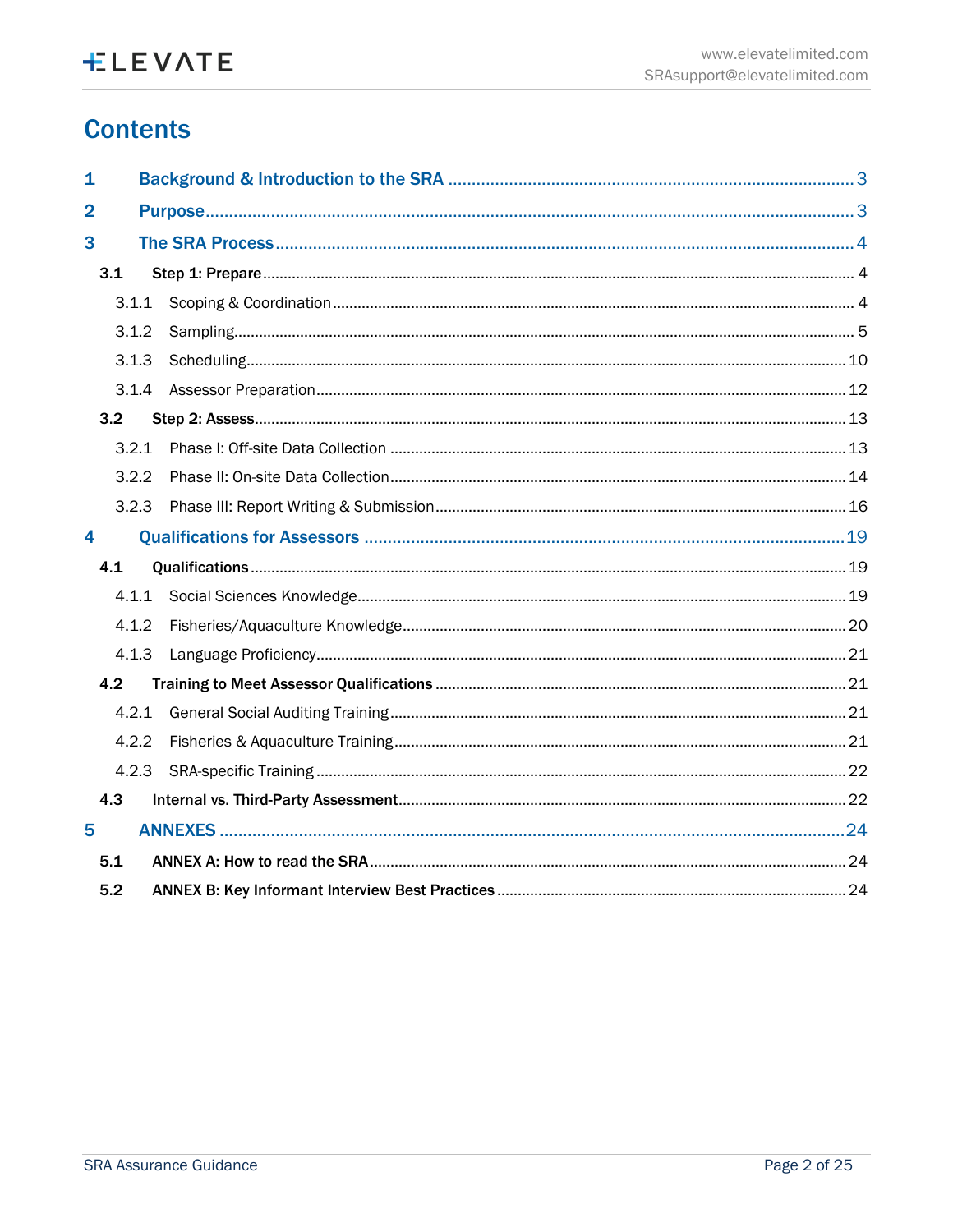# <span id="page-2-0"></span>1 Background & Introduction to the SRA

The Social Responsibility Assessment (SRA) Tool for the seafood sector is a human rights due diligence tool that provides a framework to assess social risks at the vessel, farm, or processing facility-level.

The SRA covers three main principles:



The SRA translates concepts from existing international standards and certification and rating practices into a framework that evaluates risk. The SRA is not a certification or standard, but a risk assessment. As an open access framework, the SRA can be used in several ways. It is important to understand the scope of the assessment in order to ensure the process and results are credible and accurate.

# <span id="page-2-1"></span>2 Purpose

The SRA is designed to be flexible in use. This means the tool can be used to build programs that are wellpositioned to achieve a user's unique intended outcomes. Given this flexibility, the assurance system is also based on a user's needs. This guidance serves to provide recommendations and best practices to assessors for conducting the SRA to ensure consistent and credible implementation.

This document provides guidance on the following:

- + An overview of the SRA process
- + Detailed guidance on the preparation and assessment steps
- + Qualifications of the assessor/assessment team

This document includes a range of potential assurance practices, along with examples, so that each stakeholder can make an informed decision on the best approach for their unique needs. To help distinguish recommended best practices, you will find best practices in ORANGE boxes throughout the document.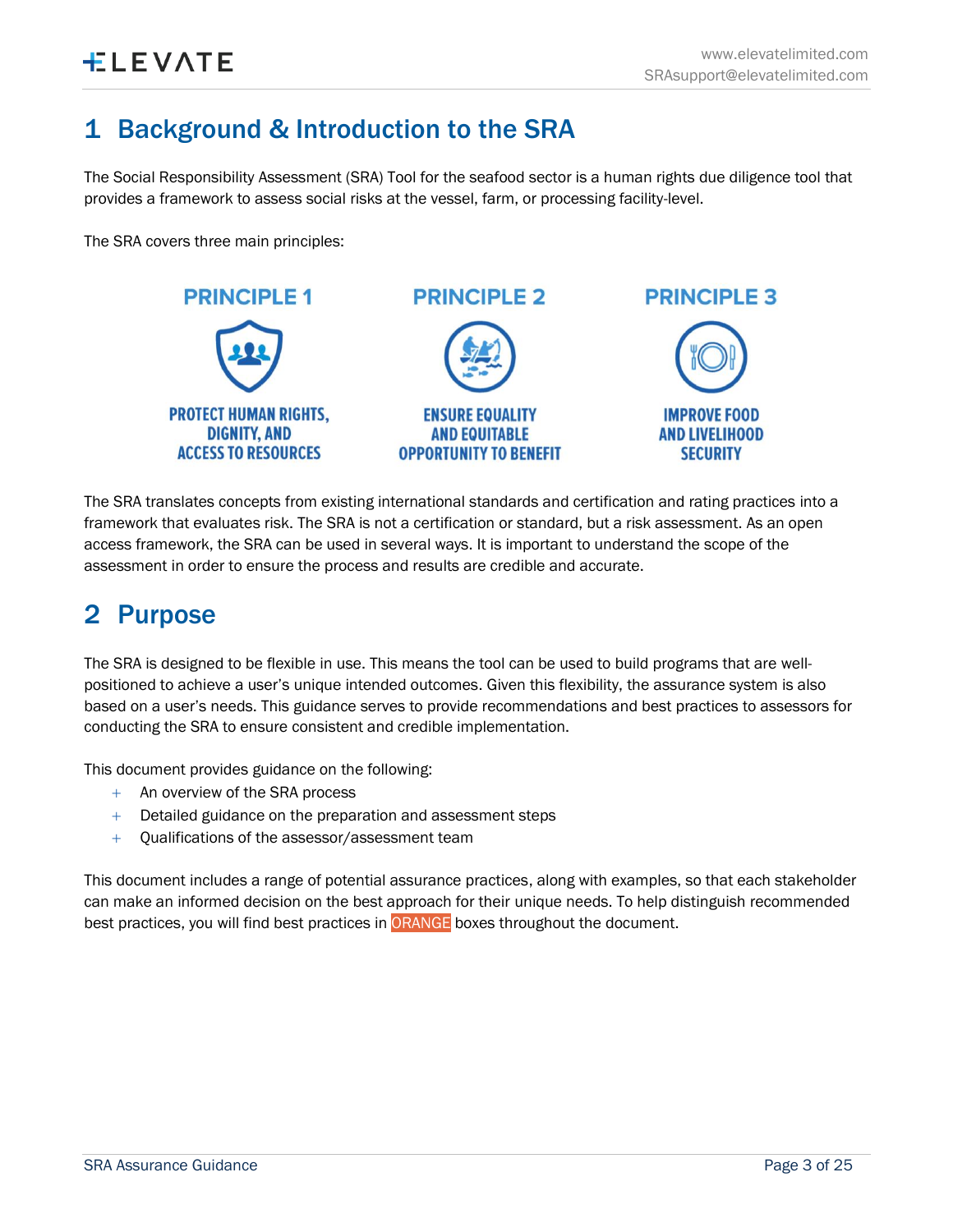# <span id="page-3-0"></span>3 The SRA Process

There are three main steps in the full SRA process:



This guidance document focuses on the Prepare and Assess steps in the SRA process. More information about how to plan for improvements based on SRA results can be found on the [RISE website.](https://riseseafood.org/topics/actioning-the-monterey-framework/)

# <span id="page-3-1"></span>3.1 Step 1: Prepare

The preparation step in the SRA process includes scoping and coordination, sampling, scheduling, and assessor preparation. All aspects of preparation should occur well in advance of the desired assessment date.

# <span id="page-3-2"></span>3.1.1 Scoping & Coordination

Determining the Unit of Assessment (UoA) is a key step to planning the assessment. The UoA defines the sites and individuals that will be included in the scope of the assessment. See the *[SRA Unit of Assessment Guidance](https://media.riseseafood.org/resources/Social_Responsibility_Assessment_Tool_Unit_of_Assessment_Guidance.pdf)* for more information on determining the UoA scope.

Once assessment dates have been chosen, the assessor should plan to provide the UoA with a basic overview of when, where, and how the assessment will occur. An important part of this includes providing the UoA with a list of documents that may be reviewed during an assessment. This allows the UoA to organize information in advance, streamlining the off-site and on-site portion of the assessment. Some documents may be more difficult to obtain than others, especially if they need to be acquired from a third party. This should be taken into consideration during scoping and coordination to ensure all necessary documents have been gathered by the time of the assessment.

Within the *[SRA Tool Assessment Template](https://apc01.safelinks.protection.outlook.com/?url=https%3A%2F%2Fmedia.riseseafood.org%2Fresources%2FELEVATE_SRA_AssessmentTemplate_Feb22_Updated.xlsm&data=04%7C01%7Cemilie.carroll%40elevatelimited.com%7Cbf0a8b688a28444cede008da0230864a%7C177c71f3fd334b28891a786a086e97b5%7C0%7C0%7C637824708027401541%7CUnknown%7CTWFpbGZsb3d8eyJWIjoiMC4wLjAwMDAiLCJQIjoiV2luMzIiLCJBTiI6Ik1haWwiLCJXVCI6Mn0%3D%7C3000&sdata=O%2BTVSTQX9uCVOAXQ7vhOh6q%2BjU58rhTT6NjnNYH2FdM%3D&reserved=0)*, the 'Assessment Information' tab details information that assessors should collect prior to the assessment. For example, for wild-capture fisheries, this includes but is not limited to: total number of vessels, total number of fishers, and the locations where fishers are landing their seafood and/or docking their vessels. For aquaculture and processing, this includes but is not limited to: the location of any sites managed together and the number of workers/farmers at each site. These numbers are important to determine sampling, and the locations are necessary to determine assessment duration and logistics.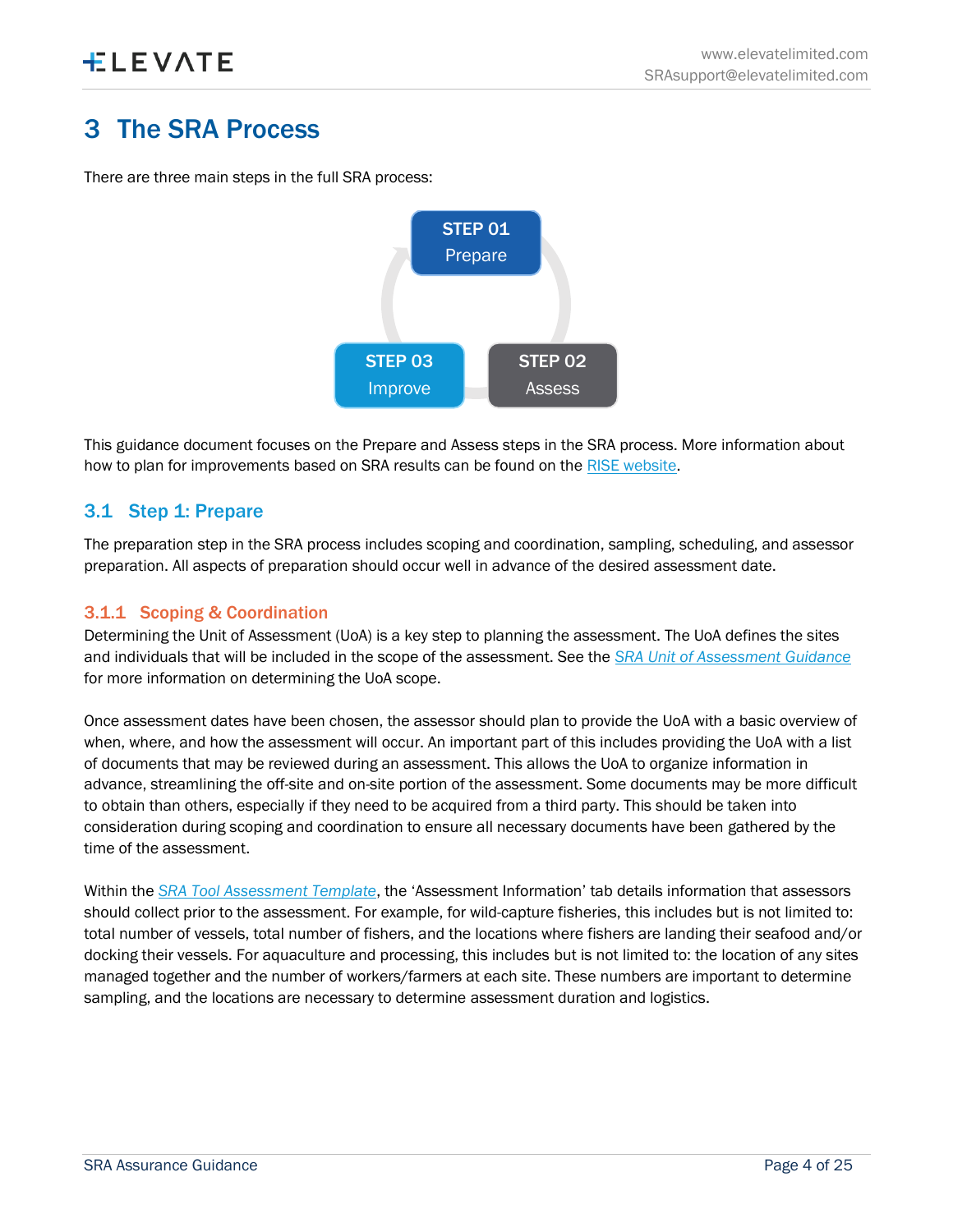#### Best Practice

Depending on the scale, complexity, and location of the Unit of Assessment(s), the person collecting this information may be the auditor or another individual collecting coordination information. In countries where auditor integrity is a higher risk, and/or where integrity mitigation measures do not exist (such as APSCA accreditation), it is considered best practice for auditors to not be the one collecting this information directly and engage with the site only at the time of the assessment.

#### <span id="page-4-0"></span>3.1.2 Sampling

While assessing every single vessel, worker, landing site, or farm may produce the most precise results, when done properly, assessing a sample can lead to highly accurate results at a fraction of the time and resources. This section provides guidance on how to calculate sample size and make-up, and how to estimate the number of days an assessment requires.

The on-site portion of the SRA is when primary data collection and site inspections takes place. Primary data collection comes from interviews and surveys with workers/fishers/farmers and management. In addition to interviews and surveys, the on-site portion of the assessment includes site observations, another source of primary data. Sites include vessels, landing sites, processing sites, and aquaculture farms that have been included in the scope of the UoA. To determine the number of individuals to interview and sites for observation, a representative sampling methodology should be used. A representative sample is comprised of a subset of a population that allows statistical inferences to be made about the entire population.

Several methods can be used to determine a representative sample, depending on the type of information being gathered and familiarity with the target population. The guidance in this section helps assessors ensure a representative sample for the SRA.

#### Best Practice

Sampling methods other than those described in this document may be used, however, to ensure accurate results, only peer-reviewed approaches should be applied. The final assessment report should clearly identify which sampling method was used and the rationale for its use, along with the final number of interviews and sites sampled. This information is critical to ensure that future assessments reflect changes over time rather than changes in sample size and make-up.

#### 3.1.2.1 Site Sampling

Site sample size and composition should be determined according to site type. The types of sites that may be included in an assessment are vessels, landing sites, processing facilities, or aquaculture farm sites.

A sampling approach is not recommended for processing facility sites, and it is best practice to visit any that are included in the scope of the Unit of Assessment. If there are several processing sites, it is recommended to perform a separate SRA at each, in particular, for those under separate management.

When it comes to landing sites and aquaculture farms, in some cases, there may be several included in the scope of an assessment, many of which may be geographically remote or distant from one another. As such, in the scope of a single assessment, it is possible to sample the number of landing sites or aquaculture farms that need to be inspected. However, a recommended goal is to ensure that at least each site has been visited once every three years.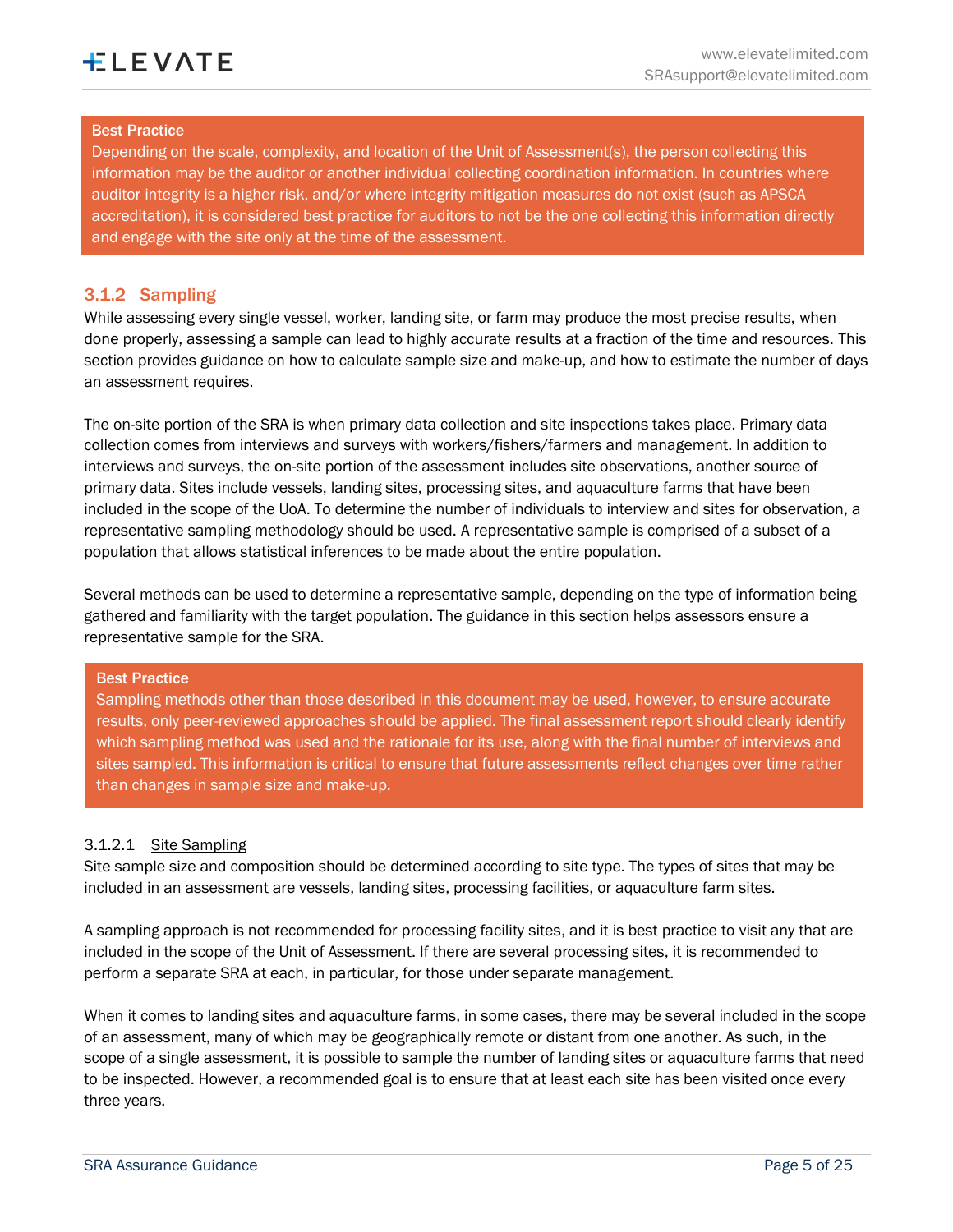*Table 1: Method to determine number of sites visited during an assessment.*

| Number of sites | Site inspection sample size                                    |
|-----------------|----------------------------------------------------------------|
| 3 or less       | All                                                            |
| Greater than 3  | site sample = $\sqrt{\frac{4}{5}}$ sites and a<br>minimum of 3 |

#### Best Practice

Even when a sampling methodology is used, it is best practice to ensure each site is visited at least once in any three-year period (in particular when doing annual assessments). Furthermore, the methodology described in Table 1 is to be considered a minimum. The sample of sites visited may be increased if the assessor feels it is appropriate, and should be increased where time and money permit.

#### *Example A*

There are 15 landing sites at which fishers within scope of the assessment land their catch, and one processing facility.

A sample of the landing sites can be taken:  $\sqrt{15}$  = 3.87, rounded up to 4. Therefore, at a minimum, 4 landing sites must be visited during the assessment. The processing site is left out of the equation above and should be visited independent of the landing site sample.

Altogether, 5 sites will be visited: 4 landing sites and 1 processing site.

#### 3.1.2.2 Individual Sampling

It is important to fully understand the scope of the UoA in order to ensure the sample is representative. An unrepresentative sample may lead to inaccurate results and false conclusions. If both production and processing operations occur within the UoA, a sample should be determined for each of these groups separately. Additionally, where there is no crossover/mixing between individuals working at multiple sites (e.g., vessels that visit multiple landings sites), the sample should be calculated separately for each site. See section 3.1.2.5 for more information.

There are many acceptable methods to calculate a representative sample, and many organizations in the social auditing space define their own required practices. Some examples of acceptable sampling methodologies are as follows:

- + Social Accountability International: *Audit Requirements for Accredited Certification bodies for the SA8000 Program* [\(link\)](https://sa-intl.org/wp-content/uploads/2021/10/SAAS_Procedure_200_v-4.2_March.2020.pdf), Version 4.2, Table 9
- + Fairtrade International: *Requirements for Assurance Provide*rs [\(link\)](https://files.fairtrade.net/standards/ASSU_ReqAssuranceProviders_EN.pdf), Version 2.0, Table C1
- + Sedex: Sedex Members Ethical Trade Audit (SMETA) Best Practice Guidance [\(link\)](https://www.sedex.com/wp-content/uploads/2019/05/SMETA-6.1-Best-Practice-Guidance.pdf), Version 6.1, Section 6.5.3.1
- Aquaculture Stewardship Council (ASC): ASC Site Sample Calculator [\(link\)](https://www.asc-aqua.org/wp-content/uploads/2018/06/ASC-multi-site-sample-size-combined-calculator.xlsx), v1.0

A simple and widely accepted approach to determine the sample size of interviews at each site is defined in *[Table 2](#page-6-0)* below.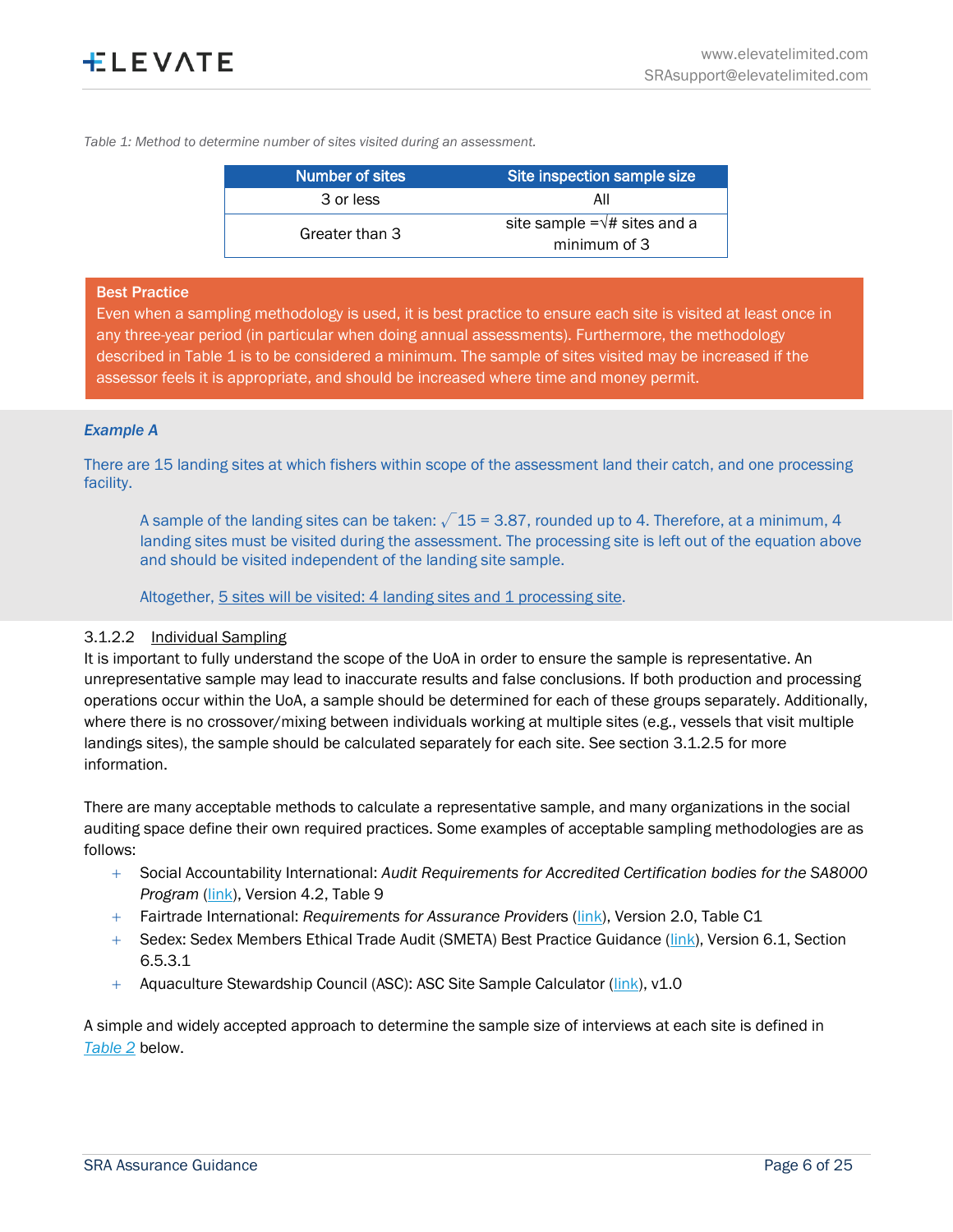<span id="page-6-0"></span>*Table 2: Method to determine interview sample size.*

| Total number of employees: | 1-99/ | 100-999 | 1,000-4,999 | 5000+ |
|----------------------------|-------|---------|-------------|-------|
| Recommended sample size    |       |         | ∠⊾          | 4С    |

#### Best Practice

It is recommended to view the numbers of any rigid sampling method as a minimum. Where time permits and/or more information is needed to adequately evaluate the SRA, the assessor should adapt and conduct additional interviews.

#### <span id="page-6-1"></span>Example B

Landing site 1 has 180 fishers, landing site 2 has 35 fishers, and landing site 3 has 1,200 fishers.

Landing site 1: A minimum of 15 fishers should be interviewed. Landing site 2: A minimum of 5 fishers should be interviewed. Landing site 3: A minimum of 25 fishers should be interviewed.

#### Group vs. Individual Interviews

During an assessment, there must be individual interviews with workers/fishers/farmers, however group interviews may be appropriate as well. Group interviews may be used where an assessor believes that information can be better obtained from a group discussion, as it may allow for a more natural conversation. It is recommended that individuals are interviewed in groups of three, and no more than six. The number of individuals who are interviewed in groups should not exceed 50% of the total sample.

#### Example C

If the calculated sample size is 18 individuals, it is best practice to conduct no less than 9 individual interviews and no more than 3 group interviews of 3 individuals each.

#### Individual sample composition

Once the sample size is determined, the assessor should define the make-up of the sample, in order to ensure that composition of the sample reflects the composition of the overall population. For example, the assessor should, at a minimum, aim to stratify the interviewees according to worker/fisher/farmer classifications and job descriptions (see below "Key Informant Interviews" for additional guidance). It is also recommended to take other factors into consideration, such as demographic and workforce characteristics like gender, nationality, age, ethnicity, permanent vs. seasonal, etc. It is best practice to conduct at least two interviews per minority group in order to gain a representative sample. Where possible and applicable, assessors are encouraged to increase the sample size to ensure minority groups are represented.

#### 3.1.2.3 Vessel Sampling (where applicable)

For wild-capture fisheries with vessels, only a sample of vessels need be inspected to be considered representative of the fleet. Regardless of vessel size, a recommended sampling methodology is to use the square root of the total number of vessels, rounded up to the nearest integer (*[Table 3](#page-7-0)*).

It is recommended to conduct as many vessel inspections as time permits. However, for larger fleets, a statistically representative sample can follow the normal distribution sample size, which means at least 30 vessels should be inspected (*[Table 3](#page-7-0)*[Table 3\)](#page-7-0). Additionally, where there is no crossover/mixing between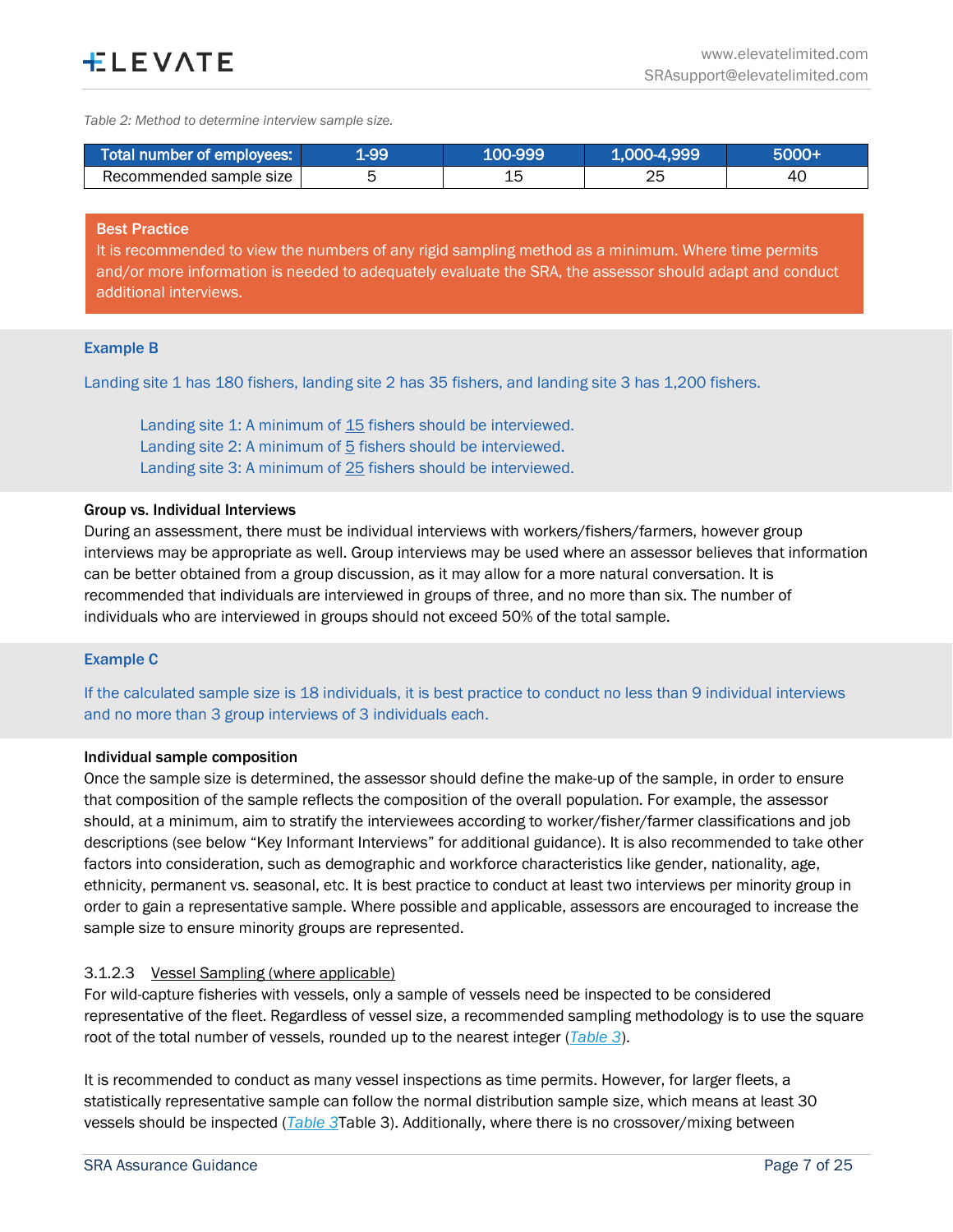individuals working at multiple sites (e.g., vessels that visit multiple landings sites), the sample should be calculated separately for each site. See section 3.1.2.5 for more information.

<span id="page-7-0"></span>*Table 3: Method to determine vessel sample size.*

| Number of vessels            | Vessel inspection sample size                |  |  |
|------------------------------|----------------------------------------------|--|--|
| Greater than 1 and under 865 | vessel sample = $\sqrt{\textit{#}}$ vessels, |  |  |
|                              | rounded up                                   |  |  |
| 865 or more vessels          | A minimum of 30 vessels                      |  |  |

#### <span id="page-7-3"></span>Example D

Landing site 1 has 120 vessels, landing site 2 has 30 vessels, and landing site 3 has 1,000 vessels.

Landing site 1:  $\sqrt{120} = 11$ , therefore a minimum of 11 vessels should be inspected. Landing site 2:  $\sqrt{30}$  = 6, therefore a minimum of 6 vessels should be inspected. Landing site 3:  $\sqrt{1000}$  = 32. Because 32 is greater than 30, a sample of 30 vessel inspections would be adequate for landing site 3.

#### 3.1.2.4 Document Sampling

Many of the SRA indicators are centered around the employer-employee relationship, and evidence of certain elements, such as employee contracts and working hours, comes from employee files and time records. An employee could be a worker, fisher, or farmer, and is generally defined as someone who has entered into a formal employment relationship with a company or captain/skipper and is being paid for their work. A representative sample of files and records is adequate to implement the SRA.

+ Sample of employee files: Employee files include items such as contracts/agreements and records that contain information about the employee, such as age verification, among others. The sample of employee files that are reviewed should be equivalent to the number of interviews conducted (*[Table 4](#page-7-1)*).

<span id="page-7-1"></span>*Table 4: Method to determine employee file sample size.*

| Total number of employees: | <b>L-99</b> | 100-999 | 1.000-4.999' | 6000+ |
|----------------------------|-------------|---------|--------------|-------|
| Recommended sample size    |             | ∸       | つに<br>∠∼     | 40    |

+ Sample of time records: *[Table 5](#page-7-2)* defines minimum sample sizes for employee time records. This includes any system that tracks the hours an employee has worked.

<span id="page-7-2"></span>*Table 5: Method to determine time record sample size.*

| Total number of employees: | 1-99 | 100-9991 | 1,000-4,999 | 5000+ |
|----------------------------|------|----------|-------------|-------|
| Recommended sample size    |      | つに       |             | 50    |

At least 50% of the files and records reviewed should be from the employees interviewed to verify interview findings.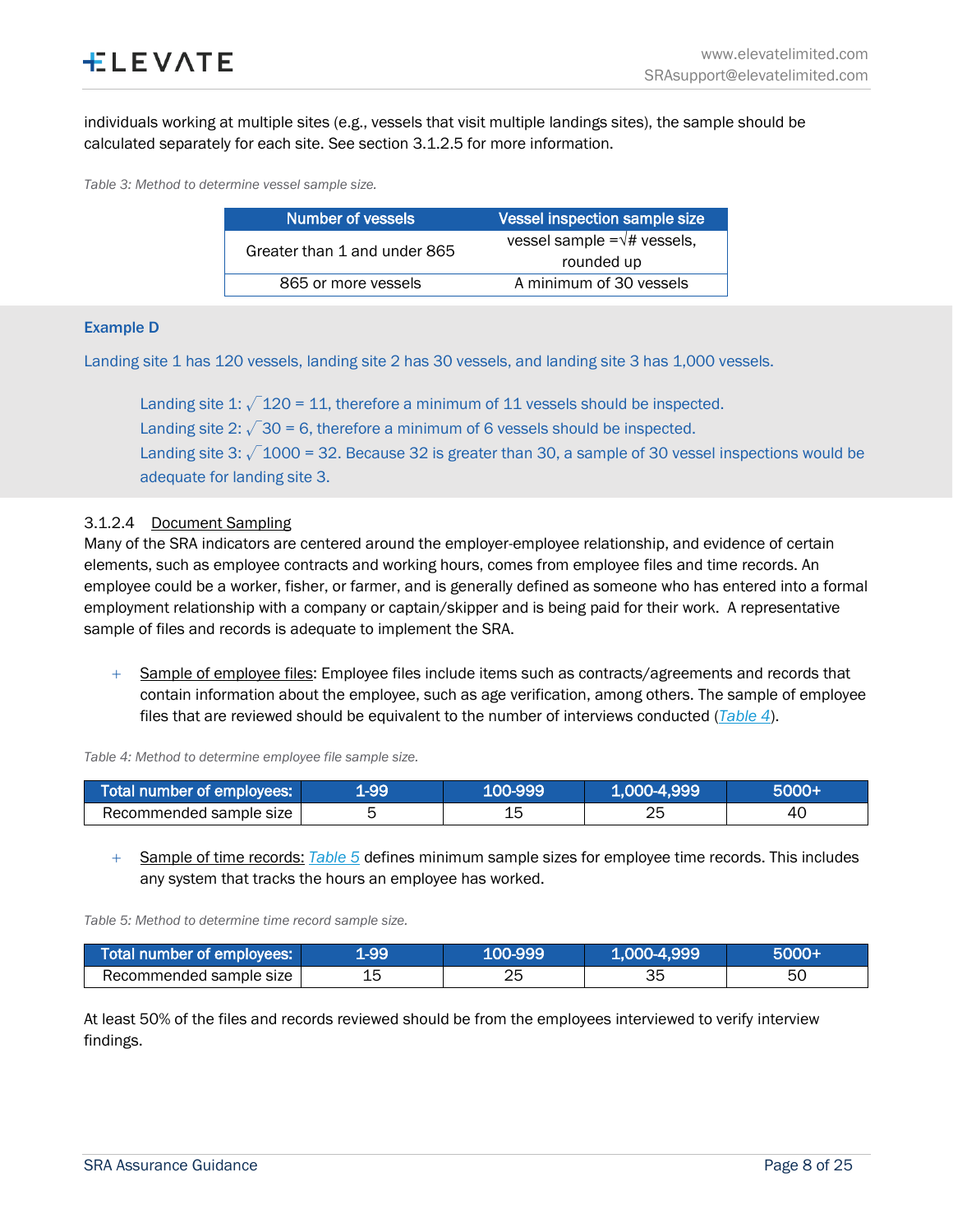#### Best Practice

The sample size of time records shown in Table 4 should be the minimum sampled for the initial assessment. In follow-up assessments where there is medium to low risk from the previous assessment, sample sizes can be reduced to 15 records where there are 1-4,999 employees, and at least 25 where there are 5,000+ employees. If there were high-risk indicators found in the previous assessment, it is recommended to maintain sample sizes in Table 4.

#### Guidance for Individual Operators and Small-scale Operations

Note that for individual operators and/or fishers organized in a cooperative, there may not be an employeremployee relationship, however this does not mean there is no documentation to be reviewed. While formalized contracts and time records may not be used, there is often other relevant documentation that can give similar insights. For example, there may be receipts, records of debt a fisher may have with a cooperative, and/or pay slips offered to crew that show earnings from a trip. Where possible, it is recommended to follow the sampling for employee records listed above in (*[Table 4](#page-7-1)* and *[Table 5](#page-7-2)*), but instead of basing it off the number of employees, it should be based on the number of available documents. Additionally, as the documentation in these situations may vary greatly, it is recommended to review additional documentation as time permits.

#### Example E

If there are 200 fishers, and only about 50 of them have loan documents, the minimum sample size should be 15 loan documents.

#### 3.1.2.5 Sampling for Units of Assessment with Crossover Between Sites

In some cases, there will be Units of Assessment where a select number of vessels visit multiple landings sites within scope of the assessment. In this case, a sample of the sites can still be used, however it is recommended to distribute the number of interviews and vessels evenly across sites.

The following steps can be taken to determine the sample in this case:

Step 1: Find the sample of sites.

Step 2: Divide the number of vessels, individuals, and documents by the number of sites. Step 3: Use the number of individuals, documents, and vessels *per site* to determine sample size of interviews and vessel inspections to take place at each site.

#### Example E

Suppose the Unit of Assessment has 18 landing sites, 115 vessels, and 2,000 fishers.

Step 1:  $\sqrt{18}$  = 4.24, rounded up to 5 sites. Step 2: Vessels per site =  $115 / 5 = 23$ ; fishers and documents per site =  $2,000 / 5 = 400$ Step 3: Sample of vessels per site =  $\sqrt{23}$  = 4.79, rounded up to 5 vessels; sample of interviews and documents = 15 (as per *[Table 3](#page-7-0)*).

Therefore, at each landing site, in the sample (5), 5 vessels shall be inspected, 15 interviews should take place, and the documents of 15 employees should be reviewed.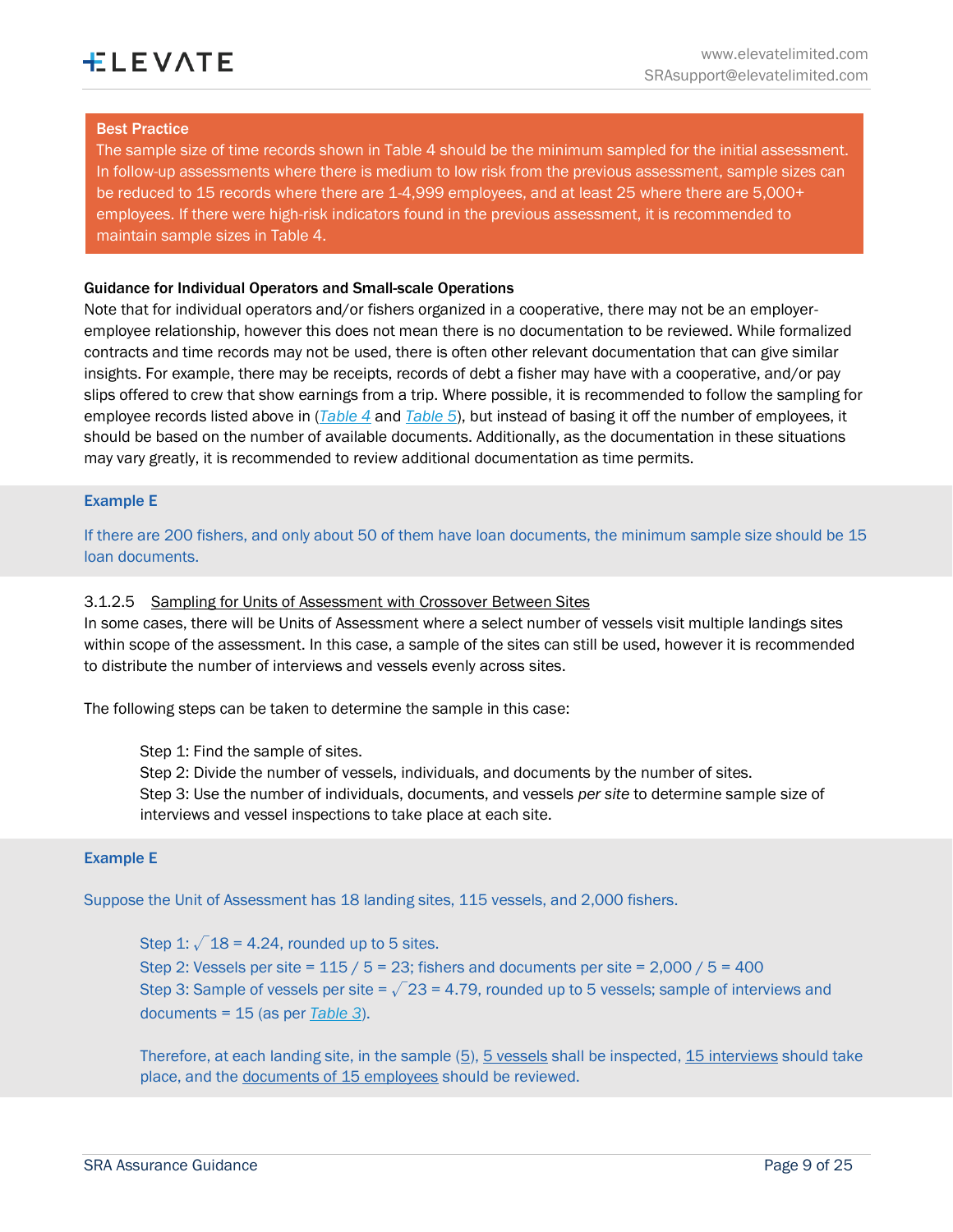# <span id="page-9-0"></span>3.1.3 Scheduling

### Timing

The assessment should take place during peak activity of the Unit of Assessment. This will allow the assessor to observe the full scope of activities to adequately capture occupational health and safety risks. It also allows seasonal, temporary, and/or migrant workers/fishers/farmers that are on-site for a limited amount of time to be included in the assessment.

#### Time Allocation

The amount of time needed to conduct an SRA will vary depending on the number of sites and workers/fishers/farmers included in scope, the geographic spread of the UoA, and the scope of SRA requirements being assessed.

The following steps help determine the number of estimated assessment days based on the scope of the UoA and the geographic spread.

Step 1: Determine amount of time needed to conduct interviews.

Once the total interview sample size at each site has been calculated, use the following table to determine the amount of time needed to conduct interviews at each site.

*Table 6: Determining time needed to conduct interviews during the assessment based on the sample of interviews.*

| <b>Interview Sample</b> | <b>Number of Days</b> |
|-------------------------|-----------------------|
| $1-5$                   | 0.5                   |
| 6-15                    | 1.0                   |
| 16-25                   | 1.5                   |
| 26-40                   | 2.0                   |
|                         | 2.5                   |

Sum the number of assessment days *per site* to calculate the total minimum number of assessment days.

#### Example F

Consider the details in *[Example B](#page-6-1)*. Using the sample methodology from Table 1, landing site 1 would require 1.0 days (15 fisher interviews), landing site 2 would require 0.5 day (5 fisher interviews), and landing site 3 would require 1.5 days (25 fisher interviews). A minimum of 3.0 days should be allocated to conduct interviews at all three sites.

#### Step 2: Determine amount of time needed for vessel inspections (applicable only for UoAs with vessels).

Once the vessel sample size at each site has been calculated, use the following table to determine the amount of time needed for vessel inspections at each site.

*Table 7: Determining time needed to conduct interviews during the assessment based on sample of vessels to be inspected.*

| Vessel Sample, | <b>Number of Days</b> |
|----------------|-----------------------|
| $1 - 10$       | 1.0                   |
| $11 - 20$      | 1.5                   |
| $21 - 30$      | 2.0                   |

Sum the number of assessment of days *per site* to calculate the total minimum number of assessment days.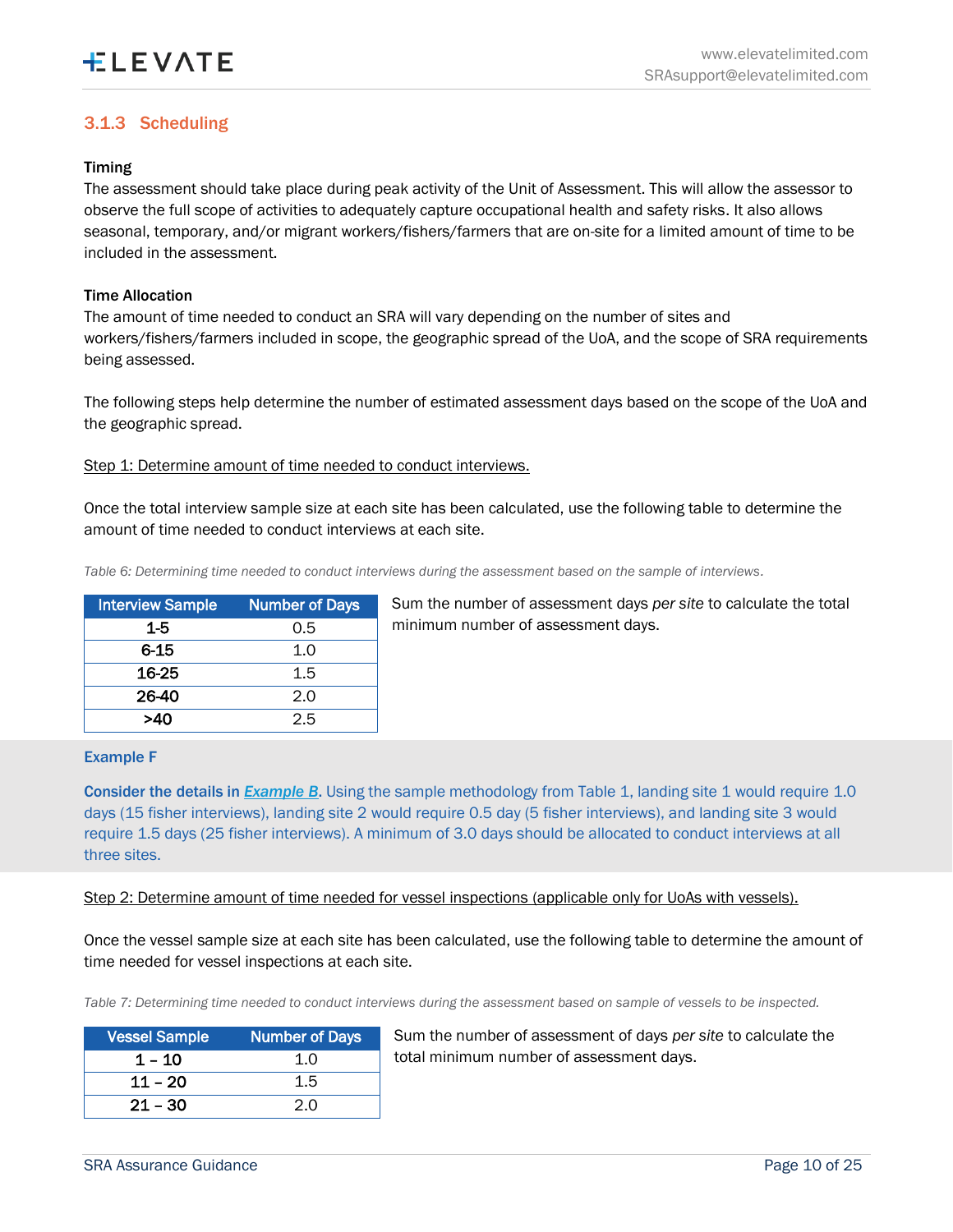#### Example G

Consider the details in **[Example D](#page-7-3)**. Using the sample methodology from Table 2, landing site 1 would require 1.5 days (11 vessels inspected), landing site 2 would require 1.0 day (6 vessels inspected), and landing site 3 would require 2.0 days (30 vessels inspected). A minimum of 4.5 days should be allocated to conduct for vessel inspections at all three sites.

Step 3: Determine amount of time needed based on the number of sites.

Independent of the sample sizes, the assessor will need to visit each site, therefore additional days should be allocated for general site inspection, whether a landing site, processing site, or aquaculture site.

*Table 8: Determining the time needed for site observation based on the number of sites.*

| <b>Number of Sites</b> | <b>Number of Days</b> |
|------------------------|-----------------------|
| 2-5                    | 1.O                   |
| 6-10                   | 1.5                   |
| >10                    | 2.0                   |

#### Example H

Consider the details in *[Example B](#page-6-1)* and *[Example D](#page-7-3)*. There are 3 sites in this example, so an extra day (1.0 day) should be added to the assessment schedule.

#### Step 4: Determine amount of time needed for travel.

If there are multiple sites, the assessor will need to travel between sites, therefore additional days should be allocated for travel time.

*Table 9: Determining the amount of time needed to travel between sites during an assessment based on total travel time.*

| Travel time between sites | <b>Number of Days</b> |
|---------------------------|-----------------------|
| $<$ 4 hours               | 0.5                   |
| 4-8 hours                 | 1.0                   |
| 9-16 hours                | 1.5                   |
| $17-24$ hours             | 2.0                   |

#### Example I

Consider the details in *[Example B](#page-6-1)* and *[Example D](#page-7-3)*. In this example, it takes a total of 8 hours to travel between all 3 sites, therefore 1.5 days should be added to the assessment schedule.

Step 5: Add the total number of days from Steps 1-4 to determine the final estimated assessment duration.

In addition to the number of days allocated for the on-site portion of the assessment, an extra half day should be allocated for desk research before the on-site portion of the assessment, and one day should be allocated at the end of the on-site portion of the assessment for final report writing. The recommended formula for calculating the total assessment duration is therefore: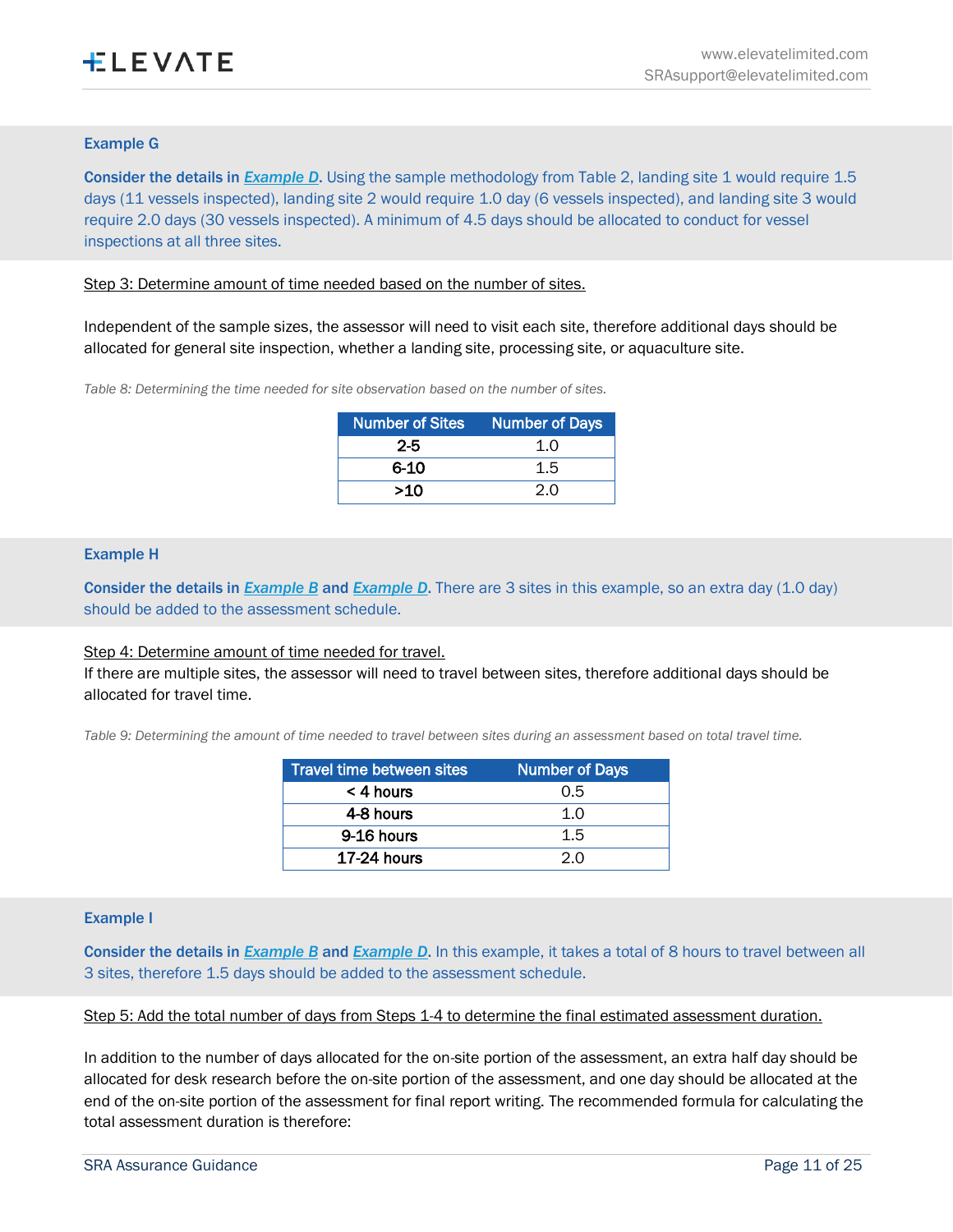- Total minimum assessment days  $=$  (sum of interview days at each site)
	- + (sum of vessel inspection days at each site)
	- + (number of days according to number of sites)
	- + (number of days according to travel time between sites)
	- + (1.0 days for desk research and document review)
	- + (1.0 day for report writing)

Note: Time needed to conduct desk research can be variable. It is recommended to alter this estimate as appropriate depending on the circumstances.

#### Best Practice

It is best practice to plan time for any follow-up interviews as necessary where more clarity and information may be needed to adequately assess a particular indicator.

Other factors to consider when determining assessment duration include, but are not limited to:

- + This is an estimate to implement the *entire* SRA. Depending on the scope of the assessment it may take less or more time; however, this approach is recommended regardless of the scope of indicators being assessed.
- $+$  The desk-based research and document review portion of the assessment can vary greatly depending on the accessibility of information. For document review to be most efficient, documents that are to be reviewed during the assessment should be collected during the coordination process.
- The timeline of the assessment may vary depending on the size of an assessment team. Depending on the division of roles on the assessment team, an SRA could be completed more quickly, however it is recommended to estimate time allocation according to the above framework.

| Variable                    | <b>Landing Site 1</b> | <b>Landing Site 2</b> | <b>Landing Site 3</b>                 | <b>Total All Sites</b> |
|-----------------------------|-----------------------|-----------------------|---------------------------------------|------------------------|
| Number of days based on no. | 1.0                   | 0.5                   | 1.5                                   | 3.0                    |
| <b>interviews</b>           |                       |                       |                                       |                        |
| Number of days based on no. | 1.5                   | 1.0                   | 2.0                                   | 4.5                    |
| vessels inspections         |                       |                       |                                       |                        |
| Number of days based on no. |                       |                       |                                       | 1.0                    |
| of sites                    |                       |                       |                                       |                        |
| Number of days based on     |                       |                       |                                       | 1.5                    |
| travel time between sites   |                       |                       |                                       |                        |
| Number of days for desk     | ۰                     | ۰                     | $\overline{\phantom{a}}$              | 2.0                    |
| research and report writing |                       |                       |                                       |                        |
|                             |                       |                       | Total estimate for entire assessment: | $13.5$ days            |

*Table 10: Adding the number of days determined in Example E through H to calculate the recommended minimum number of days for the information provided in [Example B](#page-6-1) and [Example D](#page-7-3).*

#### <span id="page-11-0"></span>3.1.4 Assessor Preparation

In addition to the qualifications defined i[n Section 4](#page-18-1) of this document, an assessor should review available SRA documentation in advance of the assessment. These resources can be found on the [RISE website.](https://riseseafood.org/topics/actioning-the-monterey-framework/)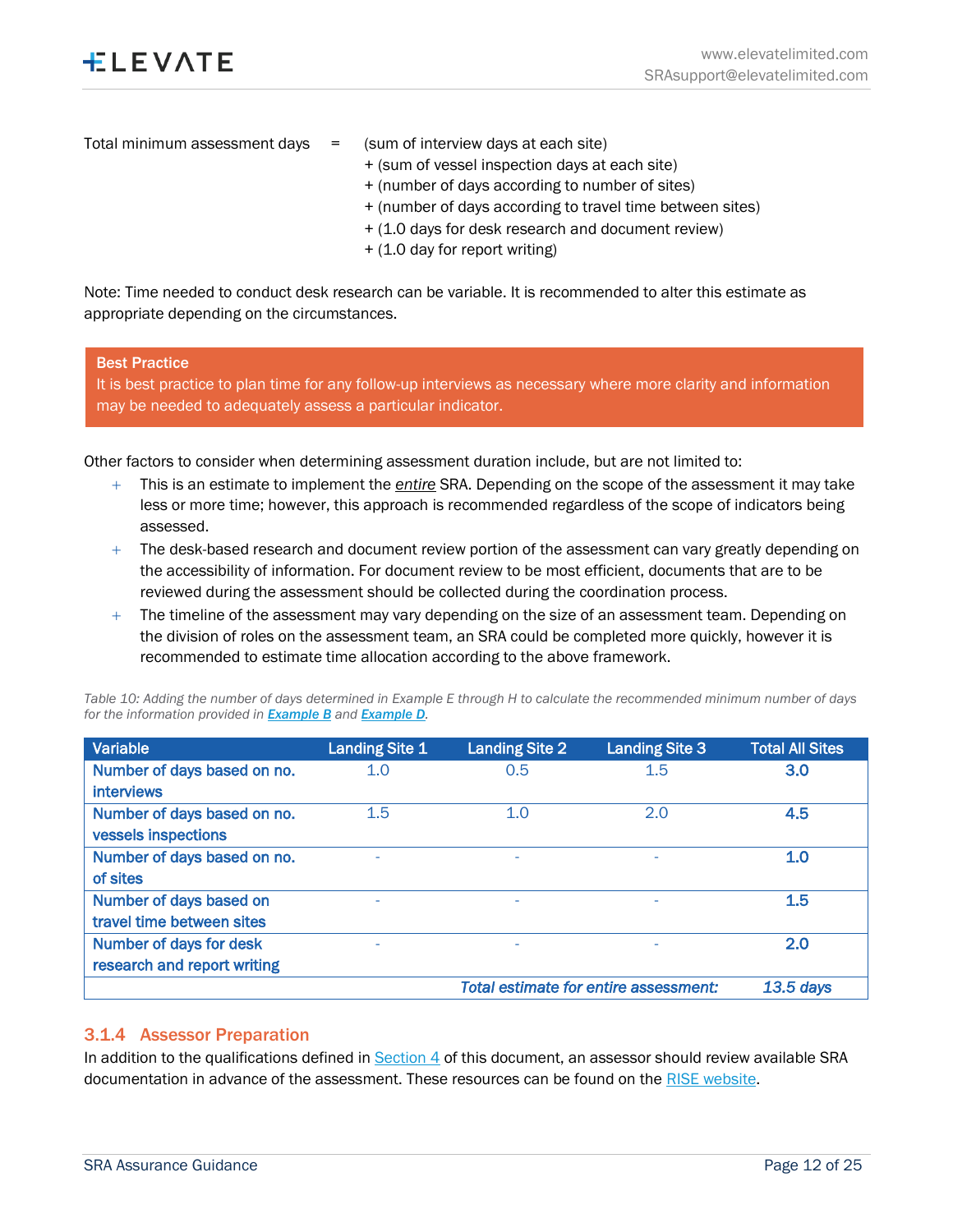An assessor should be prepared to:

- + Know, communicate, and follow the Code of Conduct for the Assessment Team defined in the *[SRA Guide](https://media.riseseafood.org/resources/SRAT_Guidance_20210317_FINAL.pdf)  [to Data Collection](https://media.riseseafood.org/resources/SRAT_Guidance_20210317_FINAL.pdf)* on page 2. The Code of Conduct states the expectations of all parties involved in the assessment, including assessors, the UoA, and workers/fishers/farmers.
- + Understand how to read the SRA (see [Annex A\)](#page-23-1).
- $+$  Identify which requirements are applicable to the UoA depending on the Decision Tree in the SRA (this can be found on page 7 of the [SRA\)](https://media.riseseafood.org/resources/SRAT_20210317_FINAL.pdf). Depending on certain characteristics of the UoA, there are specific indicators that may not apply.
- + Conduct data collection as described in the *[SRA Guide to Data Collection.](https://media.riseseafood.org/resources/SRAT_Guidance_20210317_FINAL.pdf)*
- $+$  Utilize best practices for conducting interviews, such as maintaining fluid conversations and avoiding reading a checklist of questions to assess the SRA indicators (See [Annex](#page-23-2) B).
- $+$  Apply a worker/fisher/farmer-driven approach during the assessment, details of which can be found in the *[SRA Manual for Trainers.](https://drive.google.com/file/d/1qzD9EaN36U79r0lBIJWsdJUVctoSKBpz/view)*
- + Verify findings via triangulation, details for which can be found in the *[SRA Manual for Trainers](https://drive.google.com/file/d/1qzD9EaN36U79r0lBIJWsdJUVctoSKBpz/view)* and the *[SRA training modules.](https://www.sramodulesonseafood.org/)*

This is by no means an exhaustive list, but minimum requirements to implement the SRA effectively. There are myriad resources on the RISE webpage to broaden an assessor/assessment team's knowledge.

#### Best Practice

Assessors/assessment team members should be very comfortable with the *[SRA Guide to Data Collection](https://media.riseseafood.org/resources/SRAT_Guidance_20210317_FINAL.pdf)* before conducting an assessment and should have it available during the assessment for continuous review.

# <span id="page-12-0"></span>3.2 Step 2: Assess

This section provides guidance on how to conduct an SRA. There are three main phases to an assessment:



#### Best Practice

An assessment should take place at least annually to ensure the most up-to-date information, and to measure improvements implemented in response to a previous assessment. If an assessment turns up several high-risk indicators, it may be beneficial to conduct more than one assessment each year to intervene and re-assess on a more frequent basis.

#### <span id="page-12-1"></span>3.2.1 Phase I: Off-site Data Collection

During this phase of the assessment, there are two main elements: completing the UoA profile and desk research.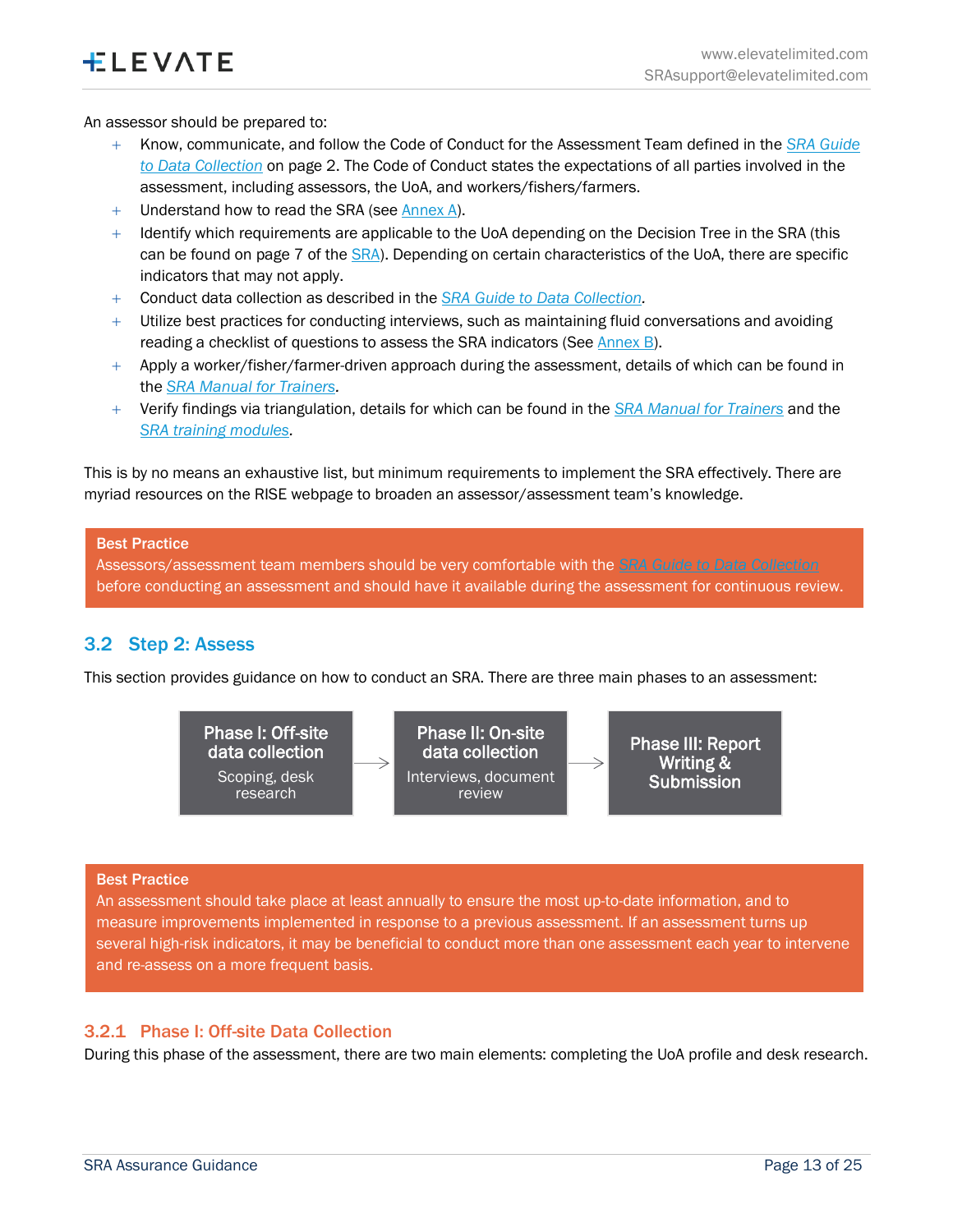#### UoA Profile

A full UoA profile should be created before an assessor/assessment team is on-site, the details of which can be verified during the assessment. Much of this information will be collected during the preparation step, including, for example, the total number of individuals and number and location of sites. Assessors should verify they have all relevant UoA information before arriving on-site, including information about species, production method (gear or farm type), demographics of the individuals in scope, migrant status, and labor agency information, among others. If using the , this profile is developed by using the 'Assessment Information' tab.

#### Desk Research

During desk research an assessor utilizes open access resources to help assess the risk indicators in the SRA. This mode of research is not relevant for all SRA indicators. The *[SRA Guide to Data Collection](https://media.riseseafood.org/resources/SRAT_Guidance_20210317_FINAL.pdf)* highlights the SRA indicators where desk research is appropriate and provides examples of open access resources where an assessor can find information they need. This portion of the review should take place before an assessor is onsite.

### <span id="page-13-0"></span>3.2.2 Phase II: On-site Data Collection

Once the assessment is scheduled, the assessor/assessment team will go on-site to collect primary data for the SRA. There are several recommended elements to include in the on-site portion of the assessment.

#### Opening Meeting

On the first day of the assessment, the assessor/assessment team should meet with management and any fisher or worker representative(s), where present. This meeting is important to establish clear roles and responsibilities, and right-size the expectations of the UoA management about the assessment.

During the opening meeting, the assessor/assessment team will:

- $+$  Introduce themselves and walk through the assessment schedule, reconfirming logistics (such as transportation between sites and which sites will be visited on which days)
- $+$  Reiterate the goal of the SRA and the general topic areas it covers
- + Ask management if there are any safety issues the team should be aware of, and request Personal Protective Equipment (PPE) as appropriate
- + Explain the Code of Conduct of the Assessment team to management
- $+$  Explain how interviewees' identities will be protected from retaliation for participating
- $+$  Establish appropriate communication channels for all parties during the assessment

There should always be some form of fisher and/or worker representation present at the opening meeting. If a formal union/workers' organization is active in the UoA, they should always be included in this meeting and kept informed of the assessment process, with specifics on how and when workers will be interviewed.

#### Best Practice

Where there is no formal union/workers' organization active in the UoA, it is best practice to establish a worker/fisher/farmer committee. The committee's role would be to communicate with other workers/fishers/farmers in the UoA, with the purpose of increasing trust and transparency in the SRA process. Representatives from this committee would then attend SRA opening and closing meetings.

#### Document Review

If an assessor is not granted full access to the documentation needed to demonstrate evidence for a specific indicator, the risk level for that indicator defaults to high risk.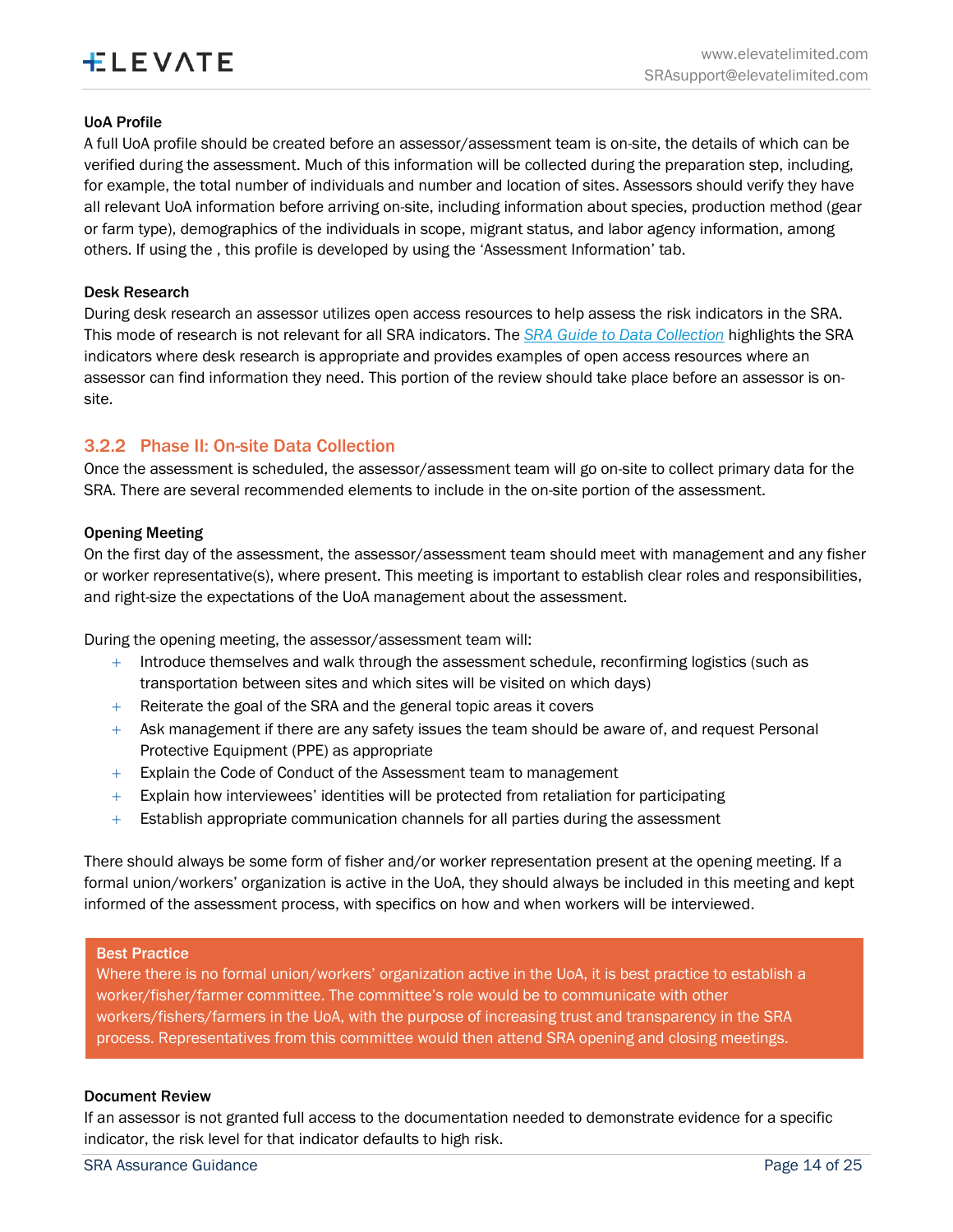Document review is necessary for any indicator that includes a policy on a particular issues area. It is also necessary for certain PISGs, in particular those on contract substitution, underpayment of wages, and unfair disciplinary procedures, whereby payroll and contracts should be reviewed. Review the *[SRA Guide for Data](https://media.riseseafood.org/resources/SRAT_Guidance_20210317_FINAL.pdf)  [Collection](https://media.riseseafood.org/resources/SRAT_Guidance_20210317_FINAL.pdf)* for examples of documents that should be reviewed for each indicator.

Note that relevant documentation should be determined according to the Decision Tree described in the SRA, which indicates which indicators are applicable in which types of UoAs. For example, a cooperative of individual operators (small-scale operation) may not have written employee contracts, but it is important to verify any debt the fisher may hold with a cooperative via loan records and/or receipts.

#### Site Inspection

Direct observation of sites, including vessels, aquaculture farms, and/or processing sites, is necessary to assess safety conditions of workers/fishers/farmers.

Direct observation of sites is a required data input for the following indicators:

- + 1.1.1: Abuse and harassment
- $+$  1.1.7a: Access to basic services for worker/fisher/farmer housing/live-aboard vessels
- + 1.1.7b: Access to basic services for small-scale fishing communities
- + 1.1.8: Occupational safety
- + 1.1.9: Medical response

The *[SRA Guide for Data Collection](https://media.riseseafood.org/resources/SRAT_Guidance_20210317_FINAL.pdf)* provides guidance on direct observation to obtain the evidence needed for the indicators listed above. Although these specific indicators have direct guidance on observation, observation may occur throughout the assessment in relation to all indicators of the SRA.

#### Best Practice

Verification of evidence through data collection from multiple sources, also known as triangulation, is a preferred technique for data collection. Direct observations during the site inspection should be verified via other sources, including interviews and document review.

If for any reason an assessor is denied access to sites where direct observation is necessary to obtain evidence, that indicator is automatically deemed high risk.

#### Key Informant Interviews

Key informant interviews are critical to verifying information collected via desk research, document review, and on-site inspections. They typically occur during the on-site inspection.

Key informant interviews are a required data input for all indicators. The recommended key informant interviewees include, but are not limited to:

- + Workers/fisher/farmers
- + Fish farm/facility managers
- + Human resources manager/personnel clerk
- + Persons-in-charge of recruitment, wages, accounting, payroll
- + Farm/facility supervisors/group leaders
- + Staff managing contractors
- + Staff handling worker/fisher/farmer welfare, food, accommodations
- + Health and safety officer
- + Nurse/clinic staff
- + Gender committee, grievance committee, other committee management representatives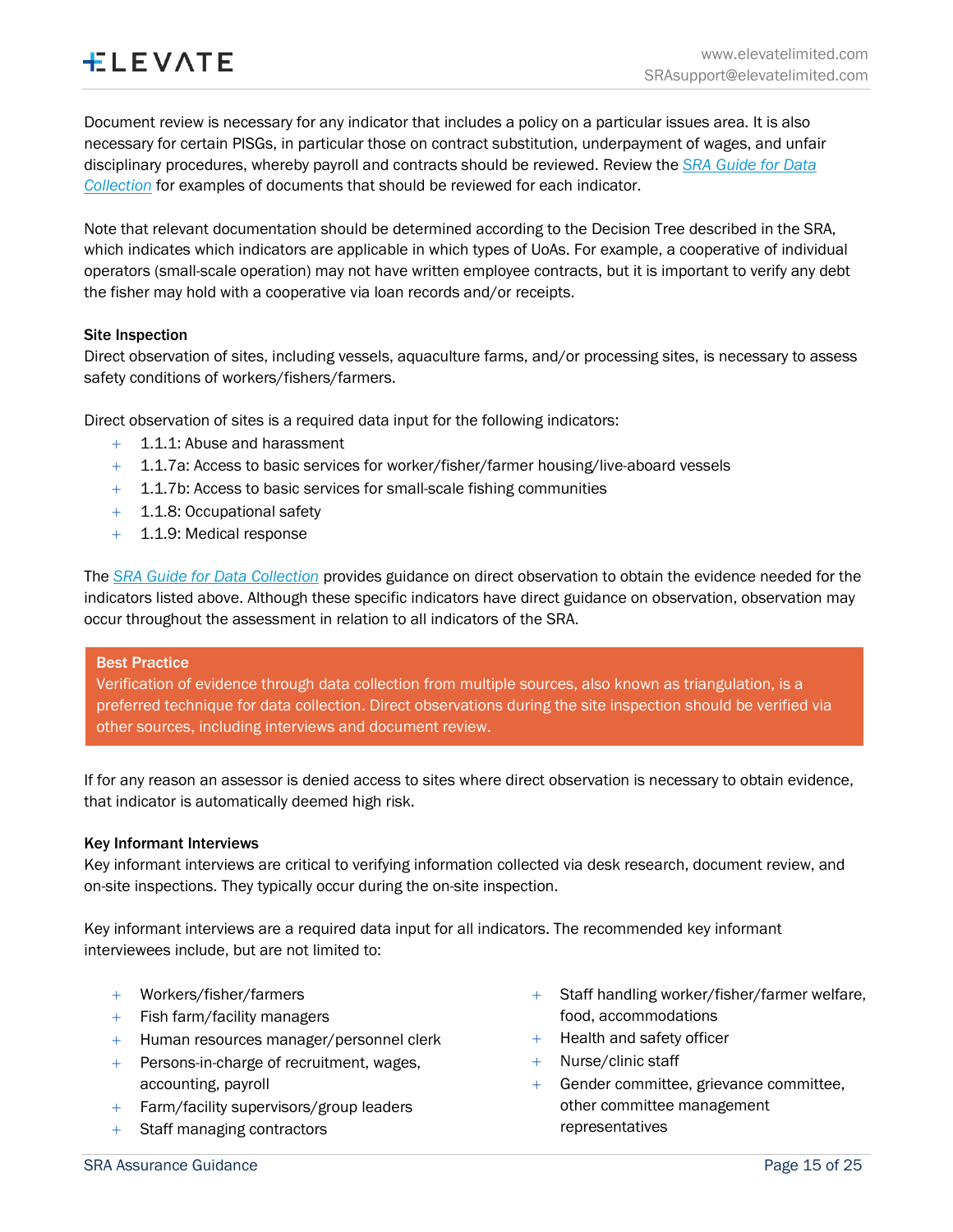- + Union officers
- + Labor suppliers and contractors
- + Labor agency representatives (receiving country)
- + Cooperative store managers
- + Boat captain/skipper
- + Engineers and crew, cooks
- + Vessel operations manager

#### Best Practice

It is best practice for interviews to take place following the site inspection. This can help to complement observations made during the inspection.

There are two main forms of interviews:

- 1) Focused, one-on-one interviews
- 2) Group interviews

See Section 3.1.2.1 above for more information on best practices for how to incorporate either or both of these interview types into an interview plan.

#### Closing Meeting

Once all forms of evidence have been collected and any follow-ups have been completed, the assessor/assessment team should hold a closing meeting with management and any worker/fisher/farmer representation. The following should be covered, at a minimum, in the closing meeting:

- + Discuss any findings related to the law with management.
- $+$  Provide a draft list of findings and, at a minimum, the estimated risk-level for each Principle.
- $+$  Discuss any high-level recommended improvements that can be addressed.
- + Emphasize any positive feedback of observed best practices.
- $+$  Explain when and how management will receive the final report.

#### <span id="page-15-0"></span>3.2.3 Phase III: Report Writing & Submission

During the assessment, the assessor(s) should work on elements of the report each day following interviews and on-site inspections while findings are fresh in their mind. Following the assessment, the final report should be refined, looking for any typos or required spaces left blank. The assessor(s) should ensure that all applicable indicators have a finding and that any findings have been explained clearly.

#### Best Practice

It is best practice to submit the final report to the UoA within 7 days of the assessment.

#### Scoring the SRA

In the final report, the final scoring should be tallied up. The assessment results culminate in a final score that determines the level of risk for each Indicator.

The PISGs are broken out into different risk-level categories – high, medium, and low risk, according to the breakdown in *[Figure 1](#page-17-0)*. All PISGs in the medium risk category must be met to score as medium, and all PISGs in medium and low risk categories must be met to score low risk. If any PISG in the medium risk category is not met, that component is deemed high risk. Note that there are some PISGs that are 'OR' statements, which means that level will be achieved if any of those are met.

Scores can be aggregated to the Principle level by assigning a score of 1, 2, or 3 for resultant high, medium, or low risk indicators, respectively. The total number of points that can be earned for a Principle is the number of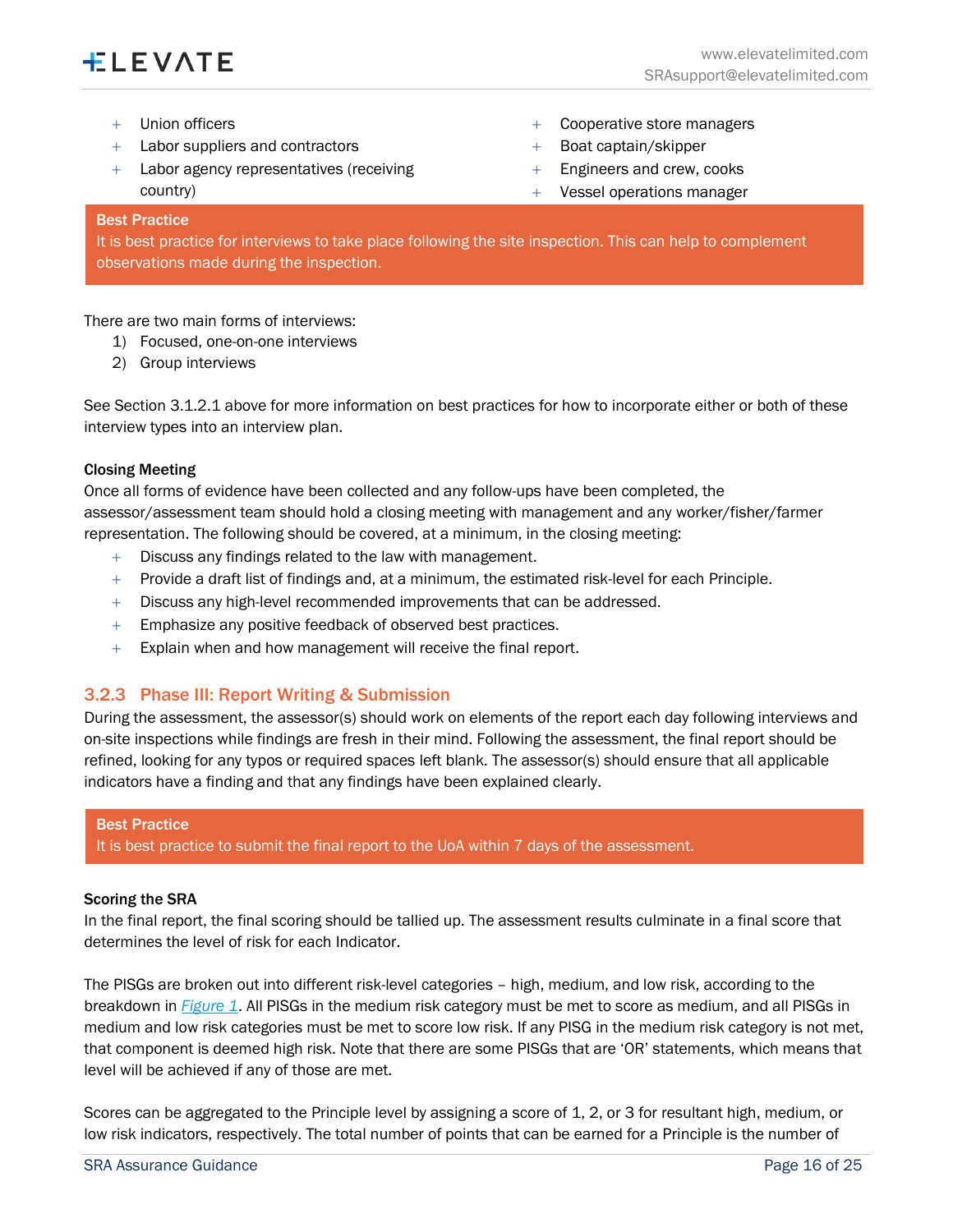Indicators in that Principle multiplied by 3. However the UoA scored against that total will determine the percentage, and ultimately the risk level, associated with that Principle. *[Table 11](#page-17-1)* describes how determine a resultant risk level at the Principle level according to the score.

Additionally, in the medium risk section of each indicator, there is a PISG that states the following: "*There are reliable and transparent data available, or the assessment team is able to collect primary data through observation, surveys, and interviews in a manner safe for the assessment team and affected workers/fishers*".

If an assessor is not granted access to documents or sites to collect evidence for an assessment, and/or the safety of the assessor or interviewees is compromised, the UoA will automatically be scored as high-risk for the relevant indicators.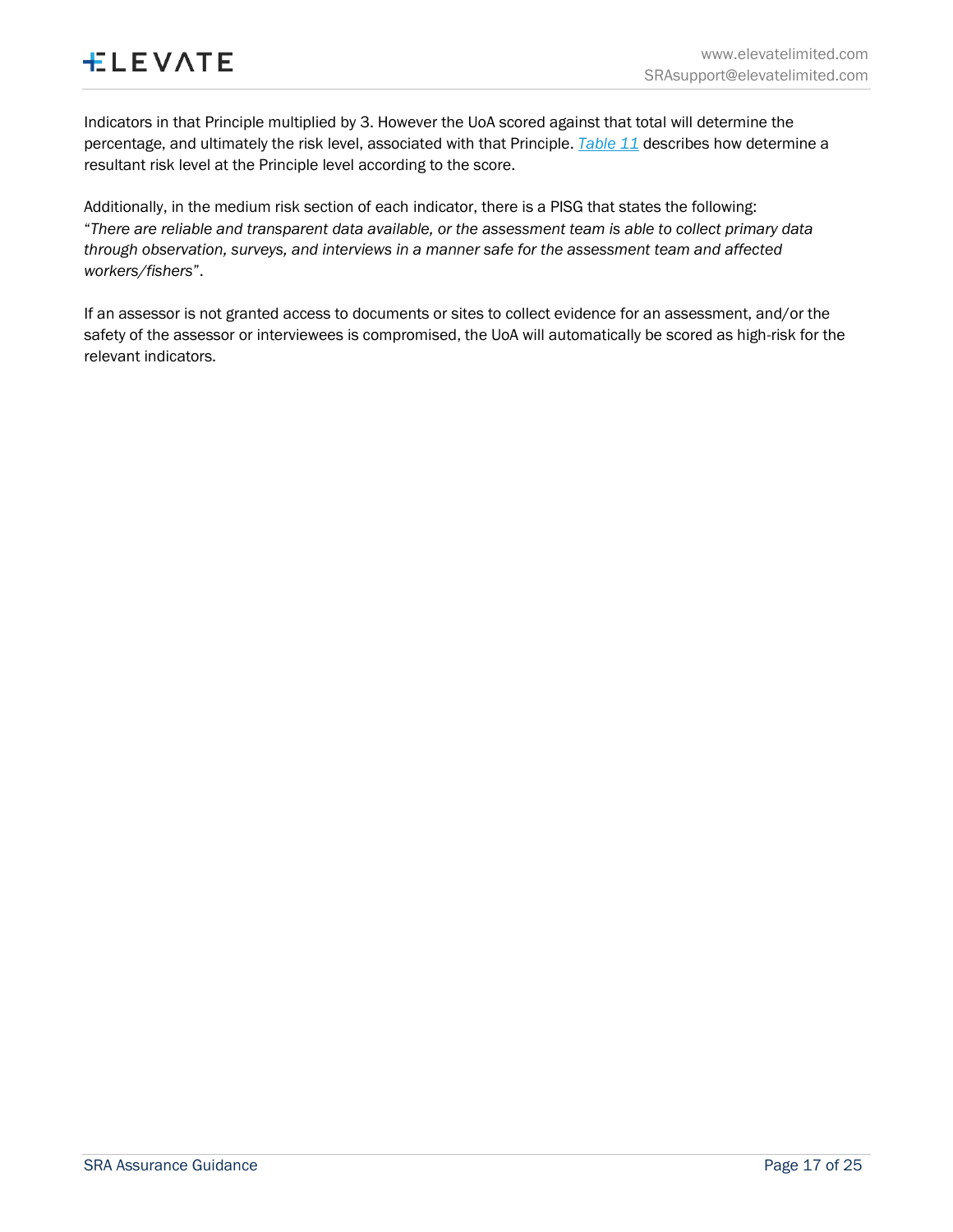*Figure 1: How to determine risk level for each SRA Indicator.*

#### <span id="page-17-0"></span>Indicator 1.1.2.b: Debt bondage in small-scale fisheries

|                             | SRA1.1.2.b SO                                                                                                                                                                    | There are no reliable or transparent data available, or the<br>assessment team is not able to collect primary data through<br>observation, surveys, or interviews in a manner safe for<br>assessment team or affected workers/fishers,                                                                                               |                                                                           |  |  |  |
|-----------------------------|----------------------------------------------------------------------------------------------------------------------------------------------------------------------------------|--------------------------------------------------------------------------------------------------------------------------------------------------------------------------------------------------------------------------------------------------------------------------------------------------------------------------------------|---------------------------------------------------------------------------|--|--|--|
| RED: HIGH RISK (<60)        | SRA1.1.2.b SO                                                                                                                                                                    | <b>OR</b> - The fisher/farmer is paying off debt to the cooperative,<br>association, buyer, or permit holder (for equipment, permit<br>fees, fuel costs, ice, etc.), and all or most of their income (or<br>share of catch) is used to pay back their debts,                                                                         | An 'OR' statement<br>here means that<br>if there is<br>evidence of any of |  |  |  |
|                             | SRA1.1.2.b SO                                                                                                                                                                    | <b>OR</b> - The fisher/farmer is paying off debt to the cooperative,<br>association, buyer, or permit holder (for equipment, permit<br>fees, fuel costs, ice, etc.), and their debt has increased over<br>time proportional to their income (or share of catch),                                                                     | these PISGs, the<br>UoA scores<br><b>HIGH RISK</b>                        |  |  |  |
|                             | SRA1.1.2.b SO                                                                                                                                                                    | <b>OR</b> - The fisher/farmer is not allowed to witness the product<br>being weighed or graded to calculate their income (or share<br>of catch),                                                                                                                                                                                     |                                                                           |  |  |  |
|                             | SRA1.1.2.b SO                                                                                                                                                                    | <b>OR</b> - If applicable, interest rates charged to fishers/farmers<br>are not transparent or are exorbitant/predatory.                                                                                                                                                                                                             |                                                                           |  |  |  |
|                             | SRA1.1.2.b S1                                                                                                                                                                    | There are reliable and transparent data available, or the<br>assessment team is able to collect primary data through<br>observation, surveys, and interviews in a manner safe for<br>the assessment team and affected workers/fishers,                                                                                               | If any of these<br>PISGs is not met.<br>the UoA scores                    |  |  |  |
| YELLOW: MEDIUM RISK (60-79) | SRA1.1.2.b S2                                                                                                                                                                    | AND - The fisher/farmer is paying off debt to the<br>cooperative, association, buyer, or permit holder (for<br>equipment, permit fees, fuel costs, ice, etc.), but most of<br>their income (or share of catch) is kept and a smaller<br>percentage is used to pay back their debts,                                                  | <b>HIGH RISK</b><br>Each of these                                         |  |  |  |
|                             | SRA1.1.2.b S3                                                                                                                                                                    | AND - The fisher/farmer is paying off debt to the<br>cooperative, association, buyer, or permit holder (for<br>equipment, permit fees, fuel costs, ice, etc.), and their debt<br>has remained stable or decreased over time proportional to<br>their income (or share of catch),                                                     | PISGs must be<br>met to score<br><b>MEDIUM RISK</b>                       |  |  |  |
|                             | SRA1.1.2.b S4                                                                                                                                                                    | AND - The fisher/farmer is allowed to witness the product<br>being weighed or graded to calculate their income (or share<br>of catch).                                                                                                                                                                                               | Each of these<br>PISGs must be<br>met to score                            |  |  |  |
|                             | SRA1.1.2.b S5                                                                                                                                                                    | AND - If applicable, interest rates charged to fishers/farmers<br>are transparent and agreed upon in advance with<br>fishers/farmers.                                                                                                                                                                                                | <b>LOW RISK</b>                                                           |  |  |  |
| RISK (80+)                  | SRA1.1.2.b S6                                                                                                                                                                    | The fisher/farmer is paying off debt to the cooperative,<br>association, buyer, or permit holder (for equipment, permit<br>fees, fuel costs, ice, etc.), but a minimal percentage of their<br>income is used to pay back their debts, and their debt has<br>decreased over time proportional to their income (or share<br>of catch), |                                                                           |  |  |  |
| GREEN: LOW                  | SRA1.1.2.b S6                                                                                                                                                                    | OR - The fisher/farmer is NOT paying off debt to the<br>cooperative, association, buyer, or permit holder.                                                                                                                                                                                                                           |                                                                           |  |  |  |
|                             |                                                                                                                                                                                  |                                                                                                                                                                                                                                                                                                                                      |                                                                           |  |  |  |
|                             | The 'OR' statement here indicates that either of these can be met to score in the low<br>risk category, but note that all of the medium risk PISGs must still be met in order to |                                                                                                                                                                                                                                                                                                                                      |                                                                           |  |  |  |

score low risk.

<span id="page-17-1"></span>*Table 11: How to determine risk-level according to final score.*

| <60   | <b>HIGH RISK</b>   | l Red   |
|-------|--------------------|---------|
| 60-79 | <b>MEDIUM RISK</b> | Yellow  |
| $80+$ | <b>LOW RISK</b>    | l Green |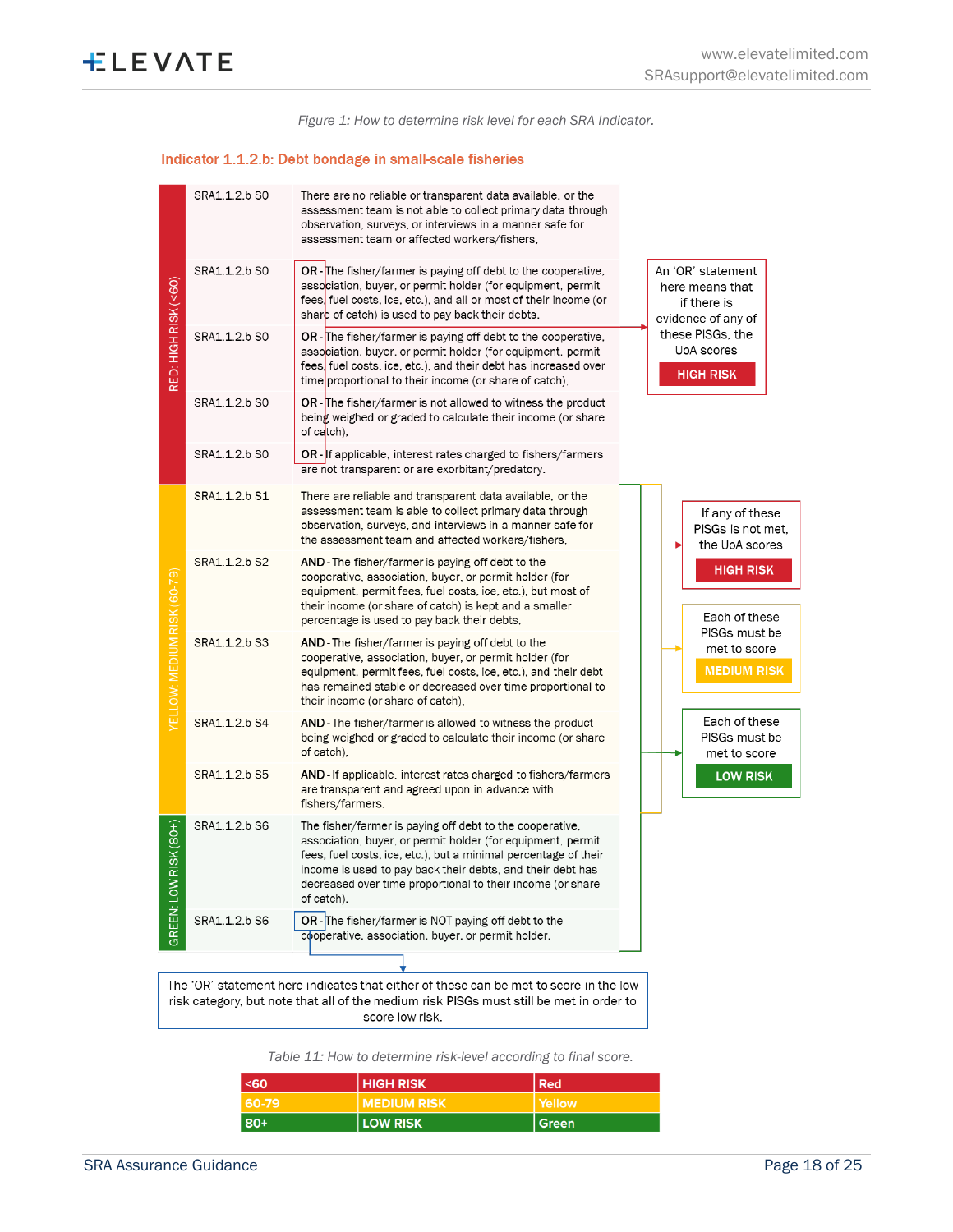# <span id="page-18-0"></span>4 Qualifications for Assessors

It is important for assessors/assessment teams to hold the requisite expertise needed to effectively complete the SRA. Working with an unqualified individual or team risks producing inaccurate, biased, or irrelevant findings.

# <span id="page-18-1"></span>4.1 Qualifications

The following section provides guidance and best practices on assessor/assessment team qualifications.

In addition to understanding the SRA, a qualified assessor/assessment team should have experience and/or training in the following areas:

- A. Social sciences
	- $+$  Conducting interviews with workers/fishers/farmers and management, particularly on sensitive subjects, such as those relating to forced labor or discrimination
	- + Conducting document review
	- + Understanding human rights and labor rights standards
	- + Understanding international, national, and local labor laws
	- + Understanding root causes and connections among different SRA risk indicators
	- + Recognizing and screening for indicators of human trafficking, forced labor, child labor, and other forms of human rights abuses
- B. Fisheries/aquaculture
- C. Language proficiency: Communicating effectively with interviewees, either by speaking the same language or experience working with an interpreter

These qualifications can be met by a single individual or a team of individuals. Fisher/worker/farmer trade or labor unions, and worker rights organizations, or social auditors, are the preferred parties to lead the assessment. The below sections provide guidance on social auditing experience and other backgrounds to evaluate qualifications.

### <span id="page-18-2"></span>4.1.1 Social Sciences Knowledge

#### Seafood-Specific Social Auditing Experience

For the most robust, credible assessments, assessors should have demonstrated experience in the social auditing space. An easy way to find assessors of this caliber is to look for accredited auditors. Accredited auditors are required by many certifications to conduct audits against their requirements. These accreditations mean the individual has completed training specific to social auditing, including how to conduct interviews on sensitive human rights issues and on-site safety inspections.

There are multiple organizations that recognize, approve, or accredit social auditors:

- + Association of Professional Social Compliance Auditors (APSCA) Member in good standing
- + Social auditor of a Conformity Assessment Body accredited by ISO 17065
- + Assurance Services International (ASI)

There are also many seafood standards and certifications in the social auditing space, and auditors approved to conduct social audits against these programs will be qualified in the methods necessary to implement the SRA. Some examples include auditors approved to audit against:

+ AENOR Atun de Pesca Responsable  $+$  Fair Trade USA Capture Fisheries Standard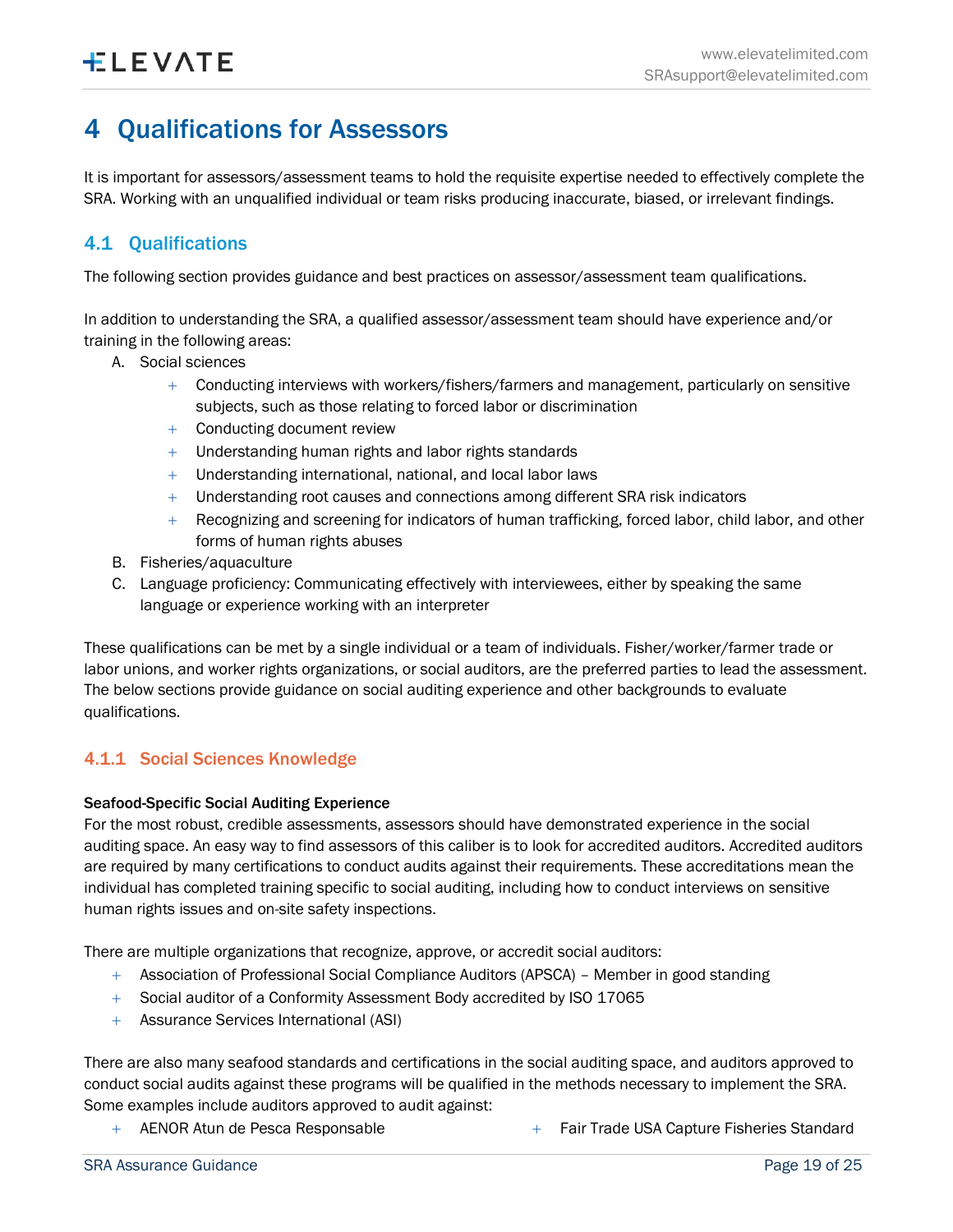

- + Responsible Fishing Vessel Standard
- + Seafood Task Force Vessel Auditable **Standard**
- + Thai Union Vessel Code of Conduct
- + Aquaculture Stewardship Council
- + Best Aquaculture Practices (BAP)

Note that many of the standard holders listed above only approve auditors that are accredited by ISO 17065 or ASI.

#### Best Practice

It is highly recommended that the UoA has an accredited third-party undertake the SRA, whether a member of APSCA, or an accredited CAB by ISO 17065 or ASI, to conduct an assessment. At least one of the assessors on the assessment team should be qualified for social auditing practices as described above.

While using an accredited social auditor is the preferred option to meet the minimum social science qualifications, there are other qualified individuals that can conduct assessments. At a minimum, the assessor/assessment team should have experience in the social science space.

Adequate knowledge in the social science space can be demonstrated by the following:

- + University degree in a relevant social science field
- $+$  Social auditing is also developed in other industries where auditors have vast experience with social standards. An assessor with formal or informal experience implementing other social programs may be qualified to conduct the SRA. Note that an individual qualified in social standards and certifications in other industries will still need to demonstrate experience in fisheries/aquaculture to conduct the SRA. Other relevant social auditing programs that demonstrate relevant social sciences experience include, but are not limited to:
	- o Fairtrade International
	- o Fair Trade USA (agriculture and factory programs)
	- o Equitable Food Initiative
	- o Ethical Trading Initiative
- o Fair Wild Standard
- o GRASP
- o Rainforest Alliance
- o SMETA
- $+$  Experience working to address social issues in fishing communities

#### Best Practice

It is highly recommended that an assessor with the qualifications listed above has completed one or more of the social auditing trainings, and all of the SRA-specific trainings in [Section 4.2.3](#page-21-0) below, at a minimum.

### <span id="page-19-0"></span>4.1.2 Fisheries/Aquaculture Knowledge

In addition to understanding social issues, it is important for an assessor to understand the context in which the assessment will be undertaken. This means an assessor or assessment team should include individual(s) with experience working with fisheries or aquaculture. This can be demonstrated by the following:

- $+$  University degree in fisheries, marine biology, marine conservation, marine or fisheries management, natural resources, among others.
- $+$  Training, experience, approval, recognition, or accreditation to audit against a fisheries standard (e.g., the Marine Stewardship Council), and/or the social seafood-specific programs listed above (Section 4.1.1).
- + Experience implementing fisheries or aquaculture science or management, such as stock assessments, biological/ecological data collection and analysis, or implementation of fisheries management practices.
- $+$  Experience with health and safety inspections on vessels or at aquaculture sites.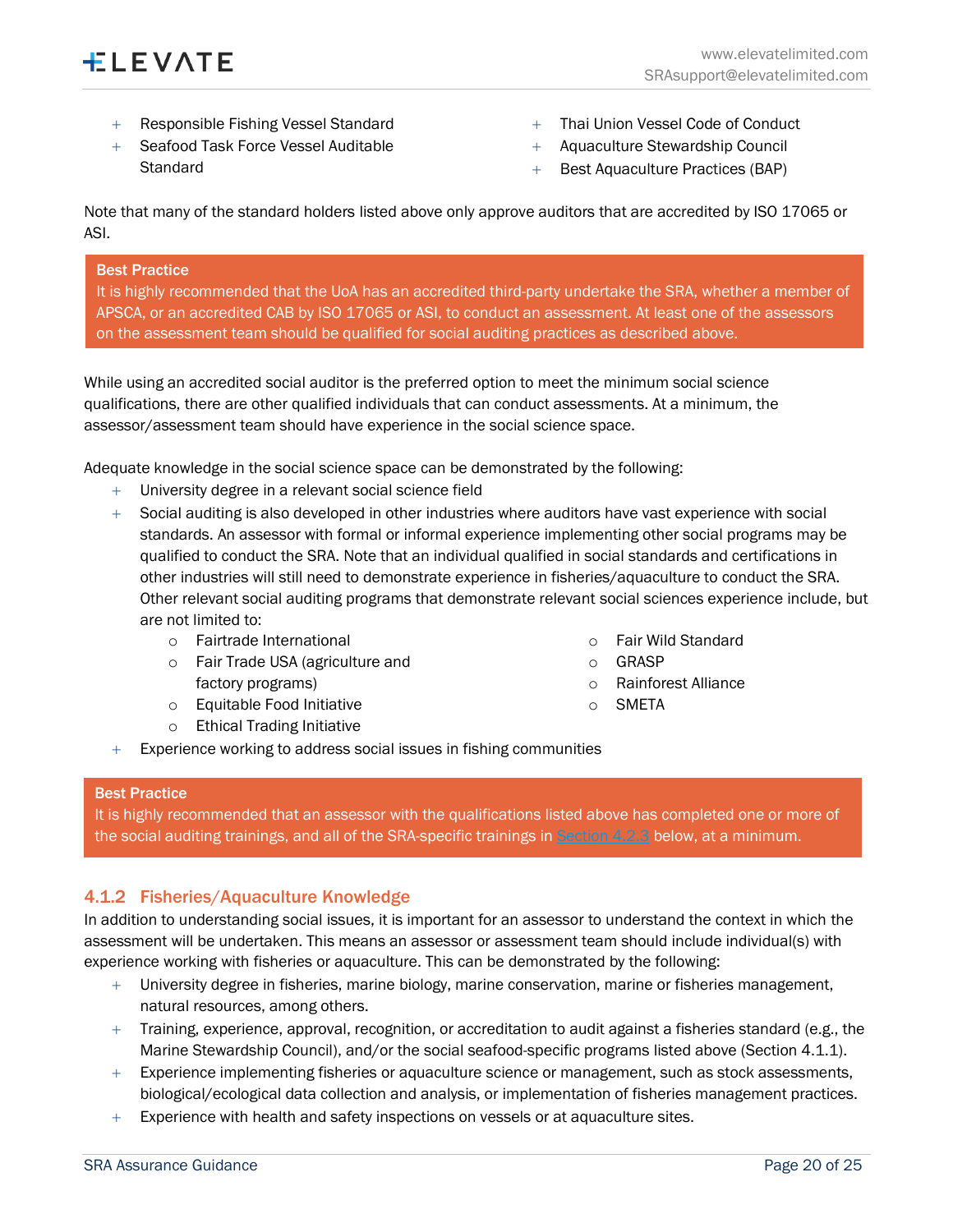# <span id="page-20-0"></span>4.1.3 Language Proficiency

It is important that the assessment team is proficient in languages spoken in the UoA to conduct an effective assessment. When collecting information about the UoA, it is important to note the languages spoken by workers/fishers/farmers to ensure there is someone on the assessment team who can effectively communicate with them. A qualified assessor might themselves speak the language or may bring a qualified interpreter onto the assessment team. Language proficiency should be demonstrated prior to the assessment taking place.

# <span id="page-20-1"></span>4.2 Training to Meet Assessor Qualifications

An assessor/assessment team should be prepared for the assessment by taking relevant trainings. This section provides some trainings that can help an assessor become qualified to conduct the SRA. The trainings fall under the following categories:

- + General social auditing training
- + Fisheries and aquaculture training
- + SRA-specific training

## <span id="page-20-2"></span>4.2.1 General Social Auditing Training

Assessors that are members in good standing of APSCA or are an accredited Conformity Assessment Body by ISO 17065 or ASI will have completed rigorous trainings on social auditing practices. While APSCA membership and accreditation by ISO 17065 or ASI are preferred, these organizations, along with others, offer social auditing courses and training that can build an assessor's skills in the social auditing space without going through the formal accreditation processes. Examples of acceptable trainings that can be taken to build an assessor's qualifications include:

- + The International Standards Organization's trainings:
	- o *ISO 45001: Occupational Health & Safety Certification*
	- o *ISO 26000: Social Responsibility Auditor*
- + The International Labour Organization's training center [\(link\)](https://www.itcilo.org/training), which include several relevant trainings, courses, and certifications that can help build an assessor's knowledge in areas such as the ILO conventions, occupational health and safety, and migrant labor, among others. Some are offered for free; others are fee-based.
- + Social Accountability International (SAI) Network's SA8000 trainings and online courses [\(link\)](https://sa-intl.org/services/training/)
- $+$  Verité's training courses ( $\overline{\text{link}}$ ) covering forced labor via e-learning (no cost) and ethical recruitment auditor training (fee-based)

#### Best Practice

If an assessor/assessment team is not an ASPCA member in good standing, nor an auditor of a CAB that is approved by ISO 17065 or ASI, it is highly recommended they provide evidence of completing at least one of the social auditing trainings listed above.

### <span id="page-20-3"></span>4.2.2 Fisheries & Aquaculture Training

There are many resources out there that can help an assessor build their fisheries and aquaculture knowledge to ensure evidence and findings are interpreted properly while on-site. Some are open access; others may be feebased. Examples of relevant fisheries and aquaculture trainings include the following:

- + The Environmental Defense Fund's *Fishery Solution Center Toolkit and Virtual Academy* [\(link\)](https://fisherysolutionscenter.edf.org/virtual-fisheries-academy)
- + The International Labour Organization's International Training Center course: *Inspection of labor conditions on board fishing vessels* [\(link\)](https://www.itcilo.org/courses/inspection-labour-conditions-board-fishing-vessels)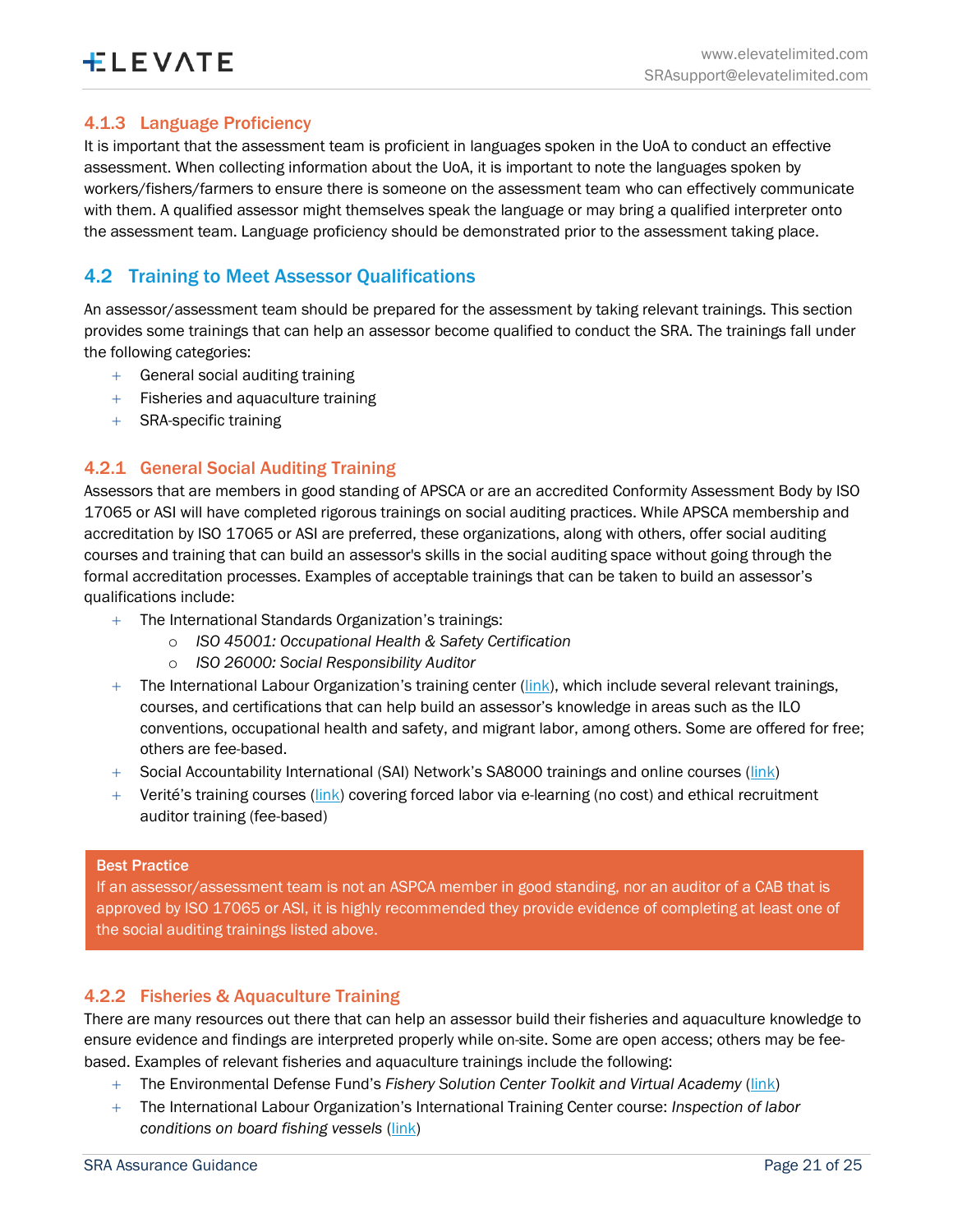- + The Food and Agriculture Organization of the United Nations' suite of training courses on fisheries and aquaculture, covering various topics [\(link\)](https://www.fao.org/fishery/en/topic/16922/en)
- + The *Marine Stewardship Council Online Training* [\(link\)](https://byglearning.co.uk/MAR-3612-LMS/Content/Login.aspx)
- + The International Maritime Organization's *Introduction to IMO Conventions and Codes* [\(link\)](https://alison.com/course/introduction-to-imo-conventions-and-codes)
- + The Nature Conservancy's *conservationtraining* platform, which has relevant trainings on fisheries and aquaculture [\(link\)](https://www.conservationtraining.org/index.php?redirect=0)

### <span id="page-21-0"></span>4.2.3 SRA-specific Training

All assessors need to be trained in the SRA itself to ensure a smooth assessment. There are several trainings and documents that serve to prepare an assessor for the SRA.

| <b>Training</b>                   | <b>Training Type</b>   | <b>Description</b>                                 |
|-----------------------------------|------------------------|----------------------------------------------------|
| The Social Responsibility         | <b>Presentation</b>    | Before conducting an SRA, the assessor or lead     |
| Assessment Tool for The Seafood   | slides                 | assessor on an assessment team must have           |
| Sector: A Manual for Trainers on  |                        | received this training.                            |
| Guidance for Assessment           |                        |                                                    |
| Implementation                    |                        |                                                    |
| The Social Responsibility         | Reference              | This comprehensive guide walks through the data    |
| Assessment Tool: Guide to Data    |                        | points needed for each indicator and where to find |
| Collection                        |                        | them. It is essential for the assessor/assessment  |
|                                   |                        | team to read this document in detail prior to an   |
|                                   |                        | assessment.                                        |
| Approaches to Gathering and       | <b>Online training</b> | An assessor or each member of an assessment        |
| Validating Data in Social         | modules                | team should complete this course before            |
| Responsibility Assessments        |                        | conducting an assessment – a certificate of        |
|                                   |                        | completion is available upon request.              |
| SRA-specific training provided by | Live online training   | Please reach out to                                |
| <b>ELEVATE</b>                    | upon request           | <b>SRAsupport@elevatelimited.com to request a</b>  |
|                                   |                        | training.                                          |

*Table 12: SRA-specific training resources.*

# <span id="page-21-1"></span>4.3 Internal vs. Third-Party Assessment

The SRA is designed to be flexible to allow for different purposes and use cases. For example, the SRA can be used as an internal risk management tool, or it can be implemented by a third-party to meet buyer requirements. In this section, guidance is provided for both situations. These can be summarized as a either an internal assessment or a third-party assessment.

#### Internal Assessment

An internal assessment program may be conducted by staff that are directly part of the Unit of Assessment (UoA), however the assessment system and teams should be kept separate from general operations. Note that a thirdparty FIP implementer is not considered an internal assessment.

#### Third-party Assessment

A third-party assessment is conducted by any entity outside of the UoA, which may include, but is not limited to, a third-party assessment firm, a non-governmental organization/non-profit, an academic institution, or a government officia[l.](#page-22-0)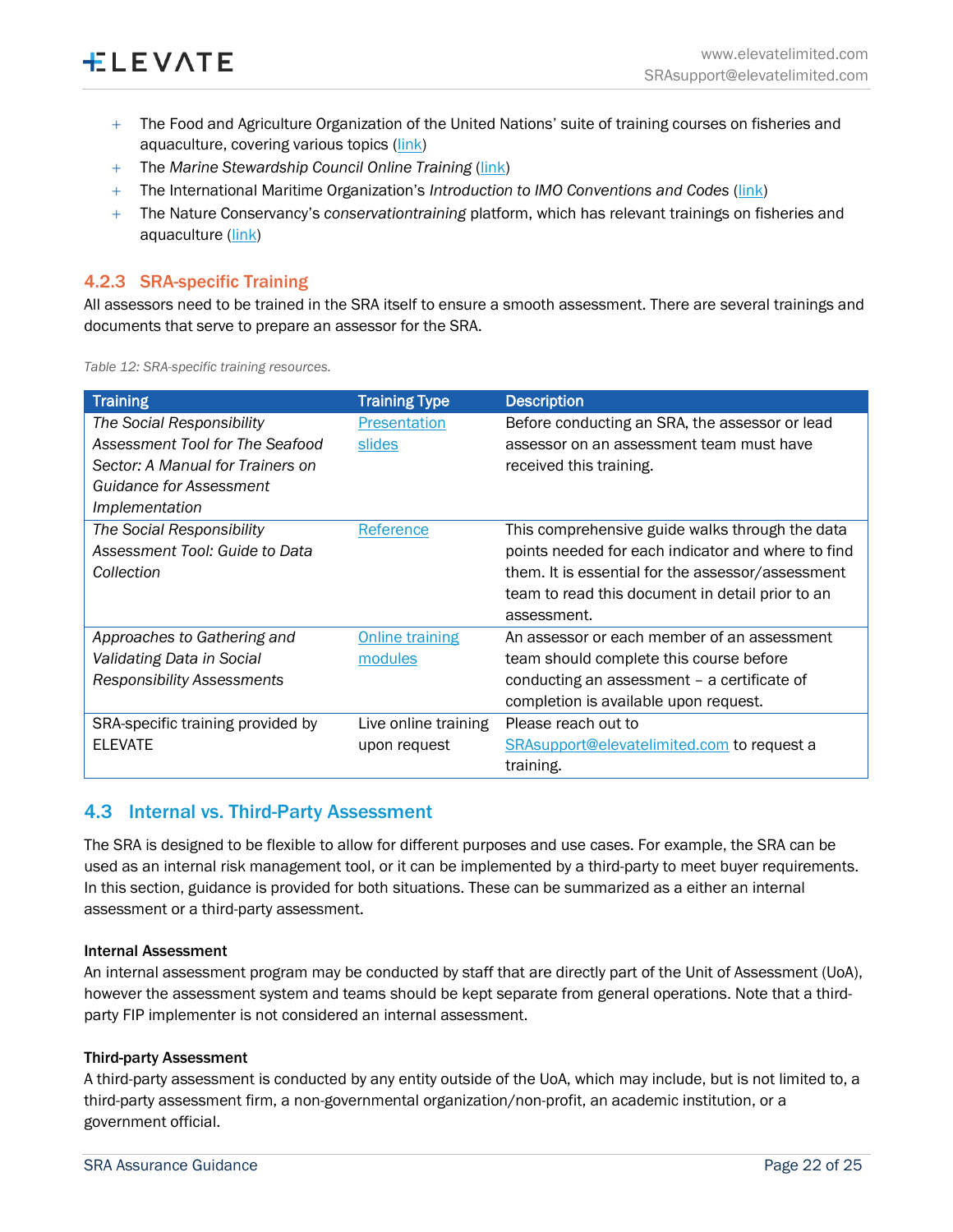*[Table](#page-22-0) 13* below provides guidance on how to decide whether to develop an internal assessment program or to have a third-party conduct the assessment.

#### Best Practice

Regardless of whether the assessment is internal or one conducted by a third-party, the top priority is the protection of individuals participating in an assessment. Names and personal details should never be shared with management, workers' organization or unions present on-site should be included in the assessment process, and workers should understand their rights.

For internal assessment programs in particular, it is best practice to have the assessment program operating completely separate from regular business functions.

<span id="page-22-0"></span>*Table 13: Benefits and challenges associated with conducting the SRA internally vs. through a third-party*

| <b>Type of Assessment</b>  |        | <b>Benefits</b>                        |     | <b>Challenges</b>                      |
|----------------------------|--------|----------------------------------------|-----|----------------------------------------|
| <b>Internal Assessment</b> | $+$    | May be more cost effective             | $+$ | Credibility and consistency            |
|                            | $\pm$  | Coordination and planning may be       | $+$ | Inherent bias due to a vested interest |
|                            |        | more efficient                         |     | in assessment outcomes                 |
|                            | $^{+}$ | First-hand experience with on-site     | $+$ | Interviewees may not wish to share     |
|                            |        | operations, which can be beneficial    |     | information with staff associated with |
|                            |        | when outlining an improvement plan     |     | management, leading to inaccurate      |
|                            |        | and building direct relationships with |     | assessment results                     |
|                            |        | workers/fishers/farmers                | $+$ | Lack of auditing experience (this may  |
|                            | $+$    | Can serve as a pre-assessment to       |     | not always be the case)                |
|                            |        | build knowledge of gaps prior to       |     |                                        |
|                            |        | engaging with a third party            |     |                                        |
| Third-party                | $\pm$  | More likely to be accepted by external | $+$ | Higher costs (including travel and out |
| Assessment                 |        | parties as a credible risk assessment  |     | of pocket expenses)                    |
|                            | $\pm$  | A third-party specializing in social   | $+$ | Coordination and planning may take     |
|                            |        | assessments may have more              |     | longer                                 |
|                            |        | experience, which may lead to higher-  |     |                                        |
|                            |        | quality assessments                    |     |                                        |
|                            | $\pm$  | Minimization of bias due to lack of    |     |                                        |
|                            |        | vested interest in the assessment      |     |                                        |
|                            | $^{+}$ | Interviewees may be more open with     |     |                                        |
|                            |        | an objective third-party who is not    |     |                                        |
|                            |        | directly associated with management    |     |                                        |

#### Best Practice

It is highly recommended that the UoA commissions a third-party to conduct an assessment, preferably fishery trade unions, social auditors, or worker rights organizations that meets the qualifications in Section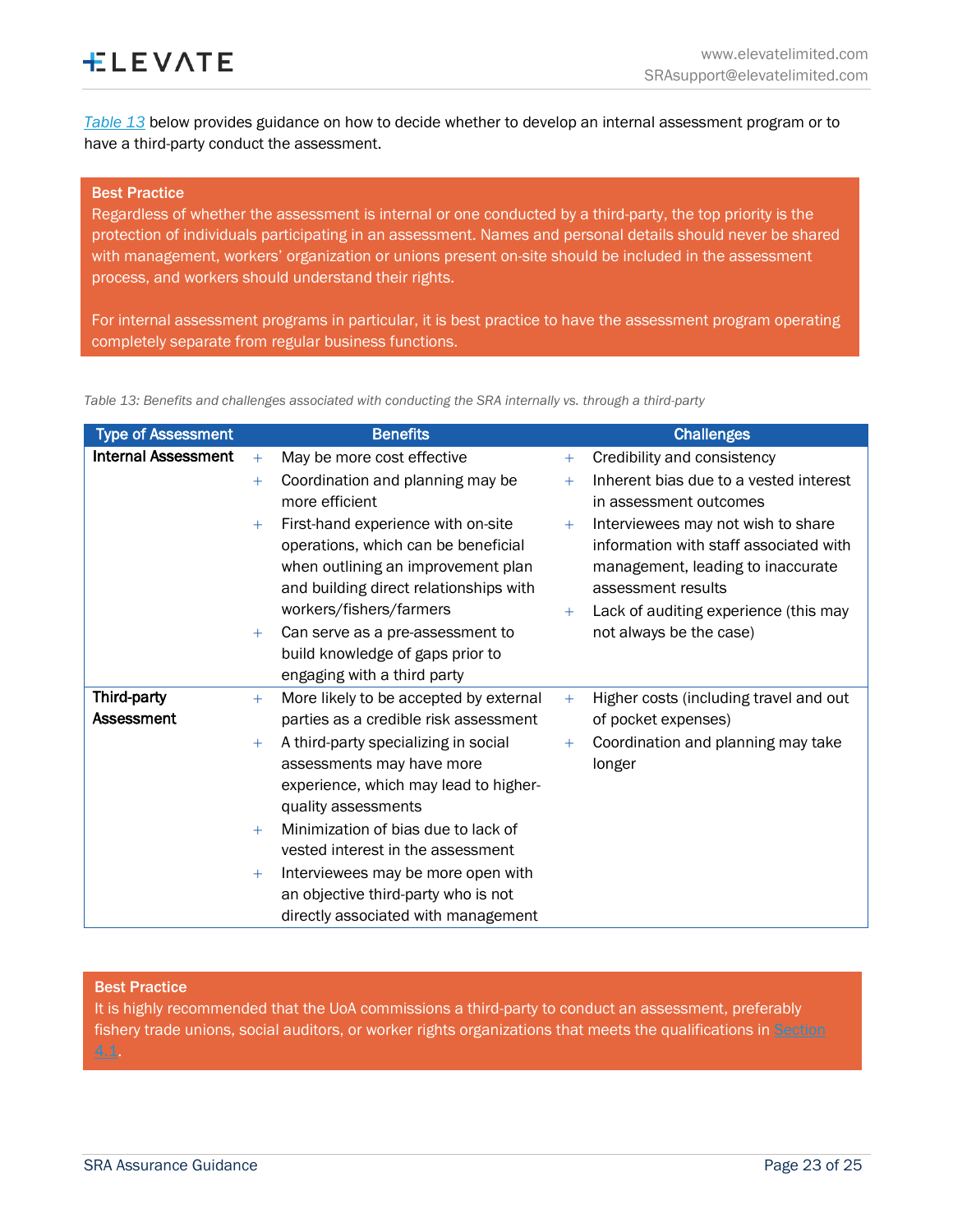# <span id="page-23-0"></span>5 ANNEXES

# <span id="page-23-1"></span>5.1 ANNEX A: How to read the SRA

Each Principle is broken down into Components, Indicators, and Performance Indicator Scoring Guideposts (PISGs).

**PRINCIPLE 1:** Protect human rights, dignity and access to resources

**Component 1.1:** Fundamental human rights are respected. labor rights are protected, and decent living and working conditions are provided, particularly for vulnerable and at-risk groups

**Indicator 1.1.1:** Abuse and harassment<sup>3</sup>

The Principles, Components, and Indicators build the framework of the SRA. Each PISG within an Indicator must be evaluated to adequately assess risk level for that indicator. The aggregate of the Indicators determines an overall risk level associated with the Components and Principles once each PISG has been evaluated during the assessment.



# <span id="page-23-2"></span>5.2 ANNEX B: Key Informant Interview Best Practices

The following are best practices during key informant interviews:

- Begin the interview with friendly comments and establish rapport.
- $+$  Inform the interviewee they may opt to withhold their consent at any time and reassure them their answers will remain confidential.
- + Present yourself as an equal.
- + Mention to interviewees that you would like to take notes and ask for permission.
- + Worker/fisher/farmer interviews should take place out of view or hearing range of management.
- + Hold the interview in a location where interviewees feel comfortable, do not ask for personal information, and engage in a conversation rather than reading off a list of interview questions.
- $+$  Clearly explain how the individual can report any retaliation from management for participating in an assessment.
- + Clarify to any worker/fisher/farmer that they may have a union/workers' organization representative present during the interview if the individual requests this.
- $+$  Focus on issues of particular importance, for example, on findings revealed during document review or site inspection.
- + Listen, and pause for responses.
- $+$  Patiently and respectfully explain the intent of questions if the individual is not understanding.
- + Do not ask leading questions; questions should be open-ended.
- + Avoid interruptions.